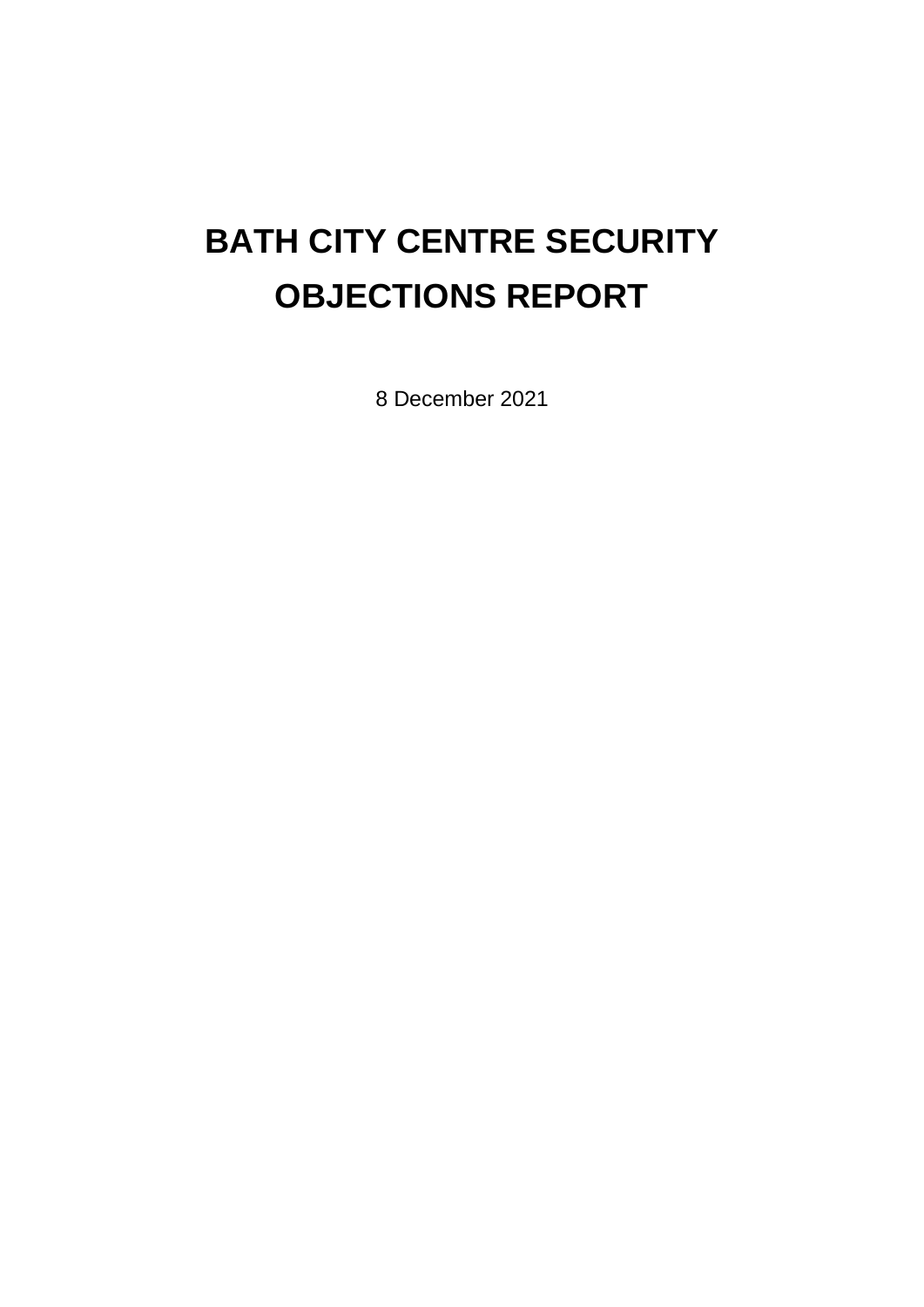## **Index**

- **1. Introduction**
- **2. Delegation/ Legal Authority**
- **3. Proposal**
- **4. Background**
- **5. Source of Finance**
- **6. Informal Consultation Requirements**
- **7. Objections/ Comments Received (following the public advertisement of the proposals)**
- **8. Recommendations**

**Lettered Appendices (Officer Decision Reports)**

**Numbered Appendices**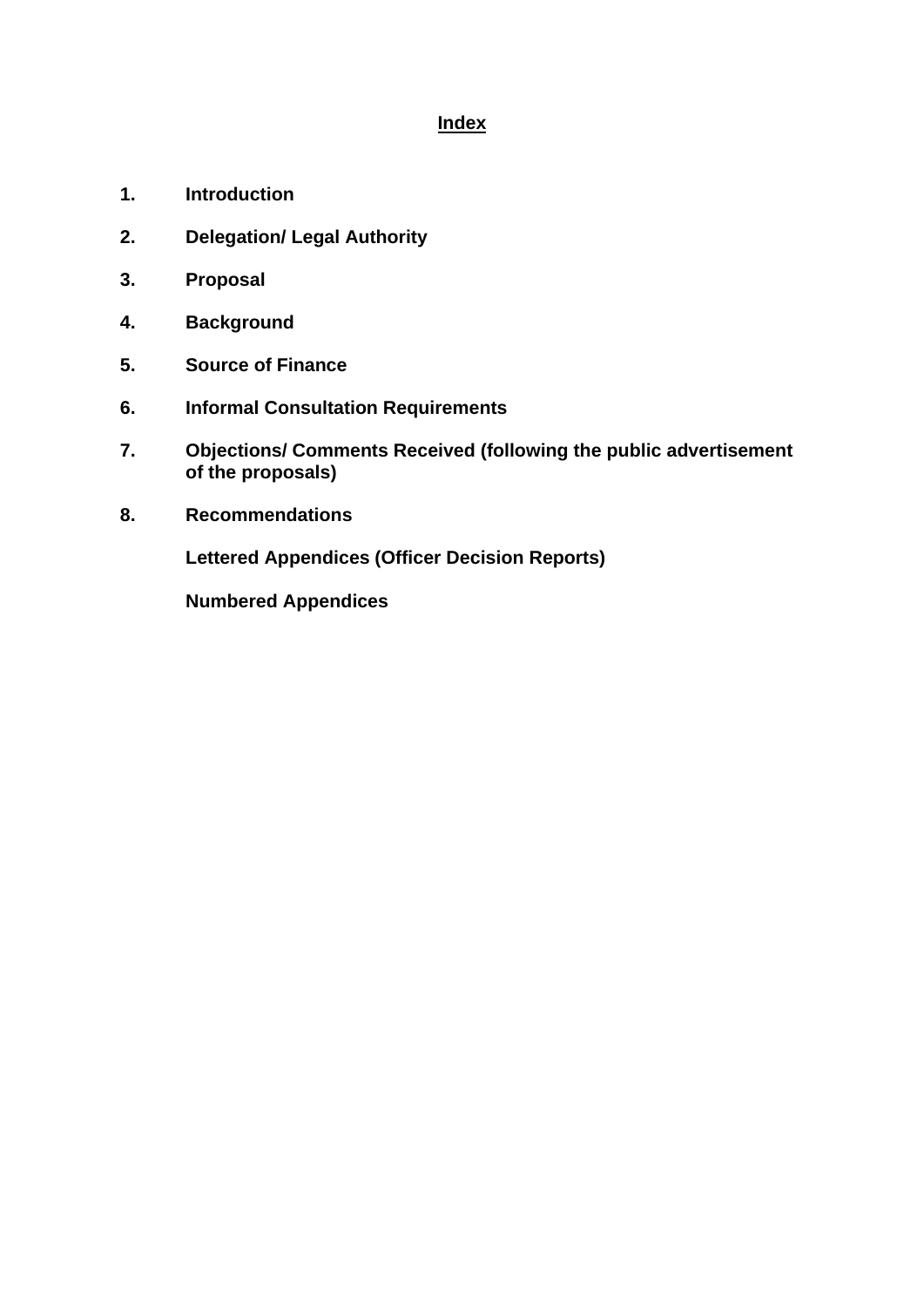## **1. Introduction**

- 1.1 This report sets out all the objections and officer responses made to the public advertisement of the following Traffic Regulation Order proposals:
- (i) Bath City Centre (Cheap Street, Westgate Street, Saw Close, Parsonage Lane and Upper Borough Walls) – Prevention of Vehicles from Restricted Streets between 1000 hours and 1800 hours, with access for Blue Badge holders.

Officer Decision Report included as Appendix A.

- (ii) Bath City Centre (Lower Borough Walls, Stall Street, Abbeygate Street, Abbey Green, Swallow Street (south), Bath Street, Hot Bath Street and Beau Street) - Prevention of Vehicles from Restricted Streets between 1000 hours and 1800 hours. Officer Decision Report included as Appendix B.
- (iii) Bath City Centre Security (York Street) Prevention of Vehicles from Restricted Streets between 1000 hours and 1800 hours. Officer Decision Report included as Appendix C.
- (iv) Bath City Centre Security (Waiting Restrictions) Modifications to Waiting Restrictions for York Street, Cheap Street, Westgate Street, Upper Borough Walls, Westgate Buildings, Terrace Walk, Orange Grove, Henry Street, Broad Street. Officer Decision Report included as Appendix D.
- (v) Bath City Centre Security (York Street) Prevention of Vehicles from Restricted Streets between 1800 hours and 2200 hours. Officer Decision Report included as Appendix E.
- 1.2 Notices of Intent relating to the proposals were published in the Bath Chronicle on 23 September 2021, commencing a 21 day consultation period. The closing date for objections and representations was 14 October 2021.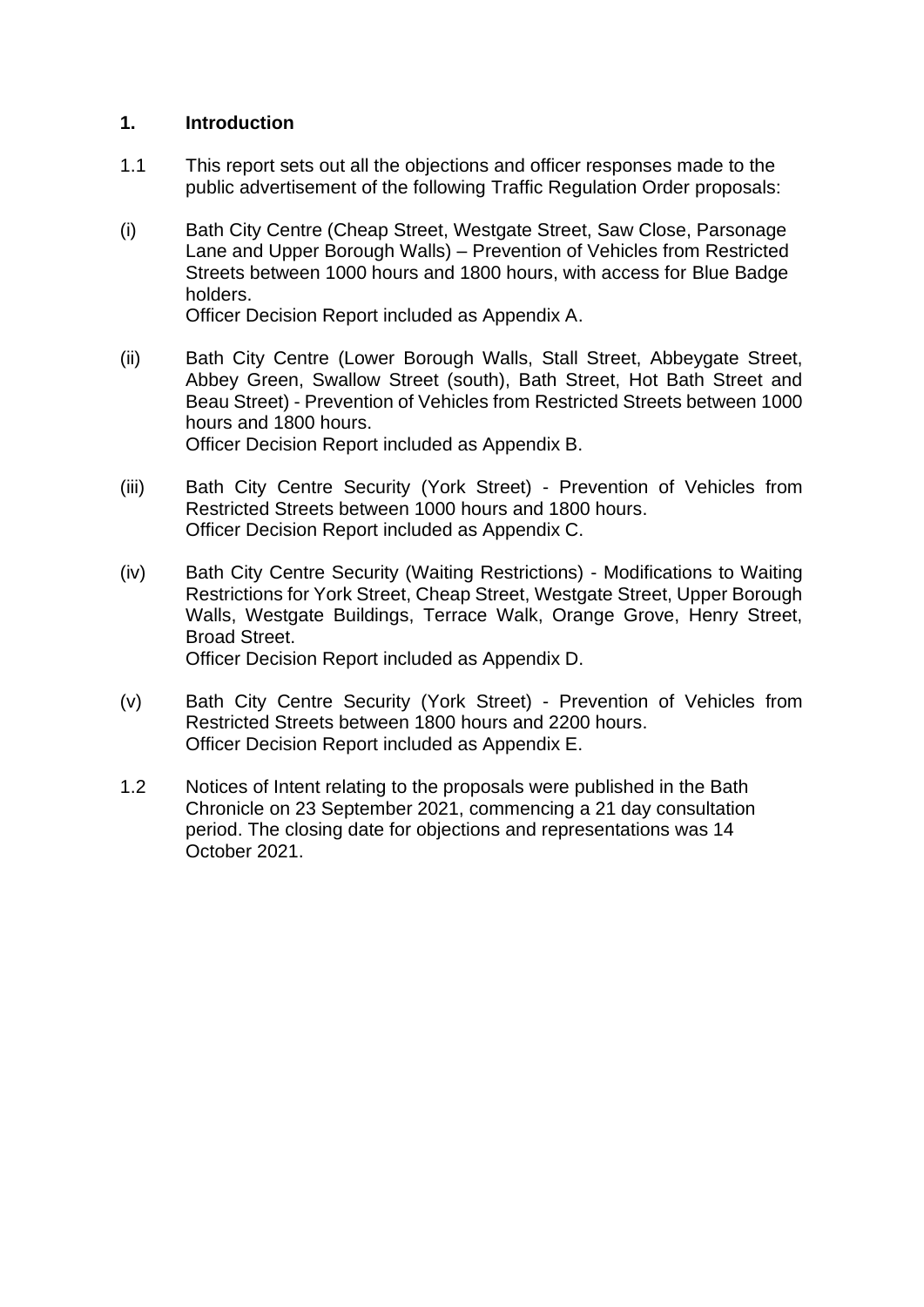# **2. Delegation/ Legal Authority**

- 2.1 The Director of Place Management holds the delegated power to make, amend or revoke the Traffic Regulation Orders, as set out in the Officer Decision Reports attached as Appendices A to E of this report.
- 2.2 The proposals are made under the Road Traffic Regulation Act 1984, as set out in the Officer Decision Reports attached as Appendices A to E of this report.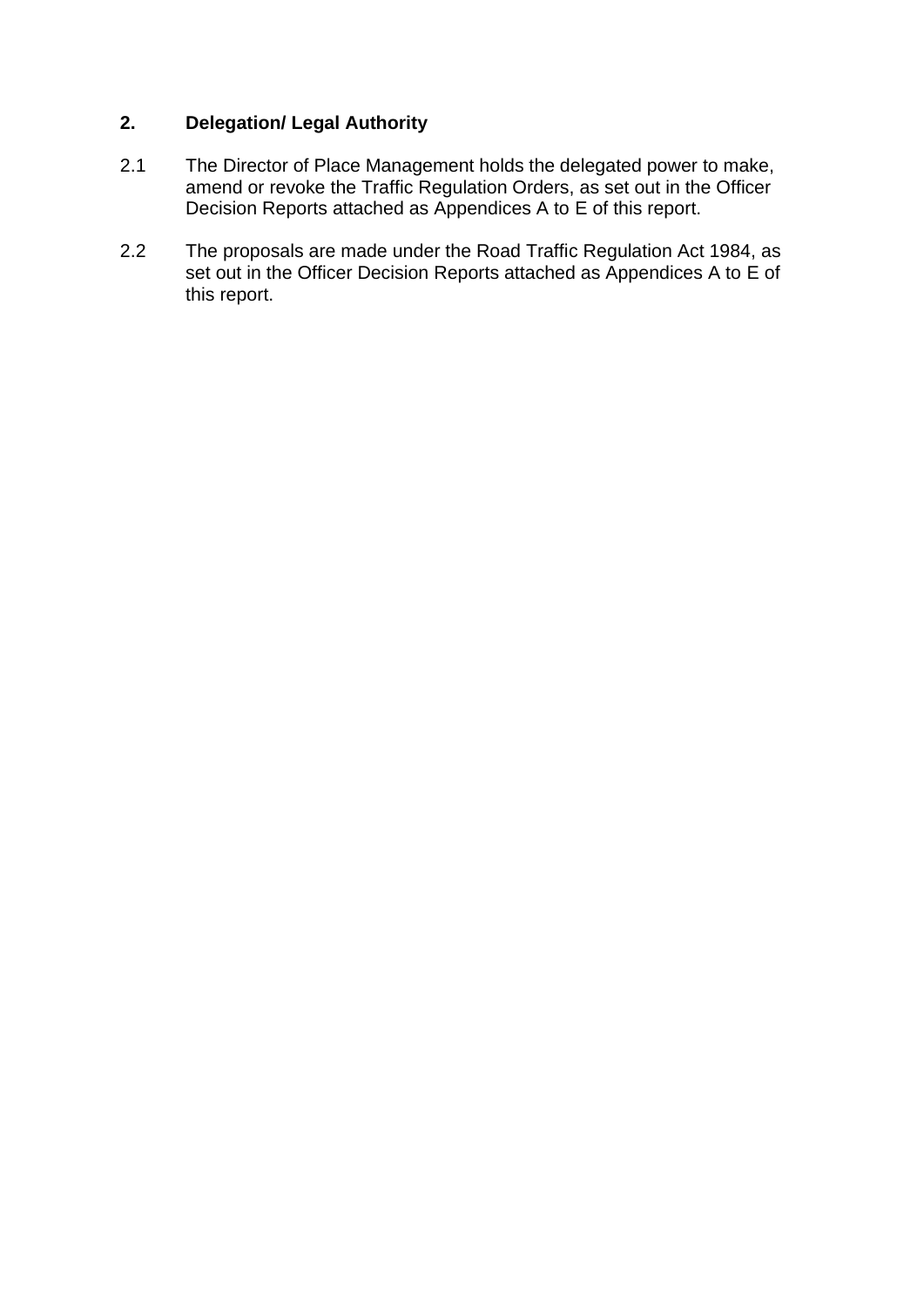# **3. Proposal**

3.1 To implement access restrictions and parking/waiting restrictions in the streets identified within the Officer Decision Reports (attached as Appendices A to E), as part of the Bath City Centre Security proposals outlined within Cabinet Report E3278 and approved on 20 July 2021.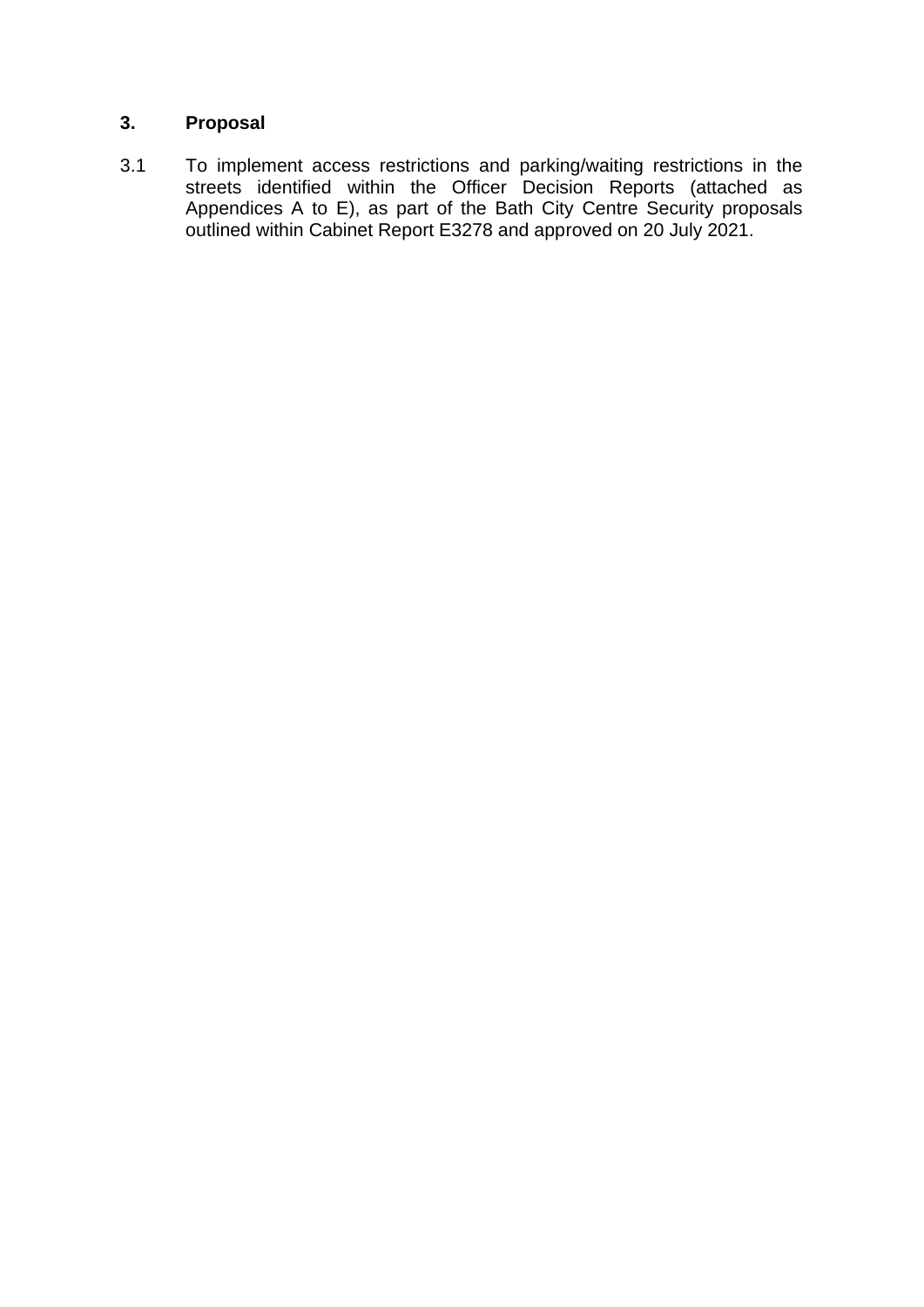## **4. Background**

## **Prevention of Vehicles from Restricted Streets between 1000 hours and 1800 hours and Modifications to Waiting Restrictions**

- 4.1 The National Counter-Terrorism Security Office (NaCTSO) Counter-Terrorism Security Survey on Bath City Centre in September 2016; identified locations in Bath as a 'Crowded Place'; with particular focus on the areas around Bath Abbey and the Roman Baths. As the 2017 attacks in Westminster and Manchester demonstrated, crowded places present attractive targets for terrorists. Subsequently disrupted plots and intelligence assessments suggest this will continue to be the case (Contest Strategy Document 2018).
- 4.2 The report identified where the City is vulnerable and where the overall risk to the City is raised. By taking action to address these identified vulnerabilities, the likelihood and impact and therefore the risk to the area is reduced.
- 4.3 The impact of terrorism can include death and injury to the general public, staff and customers, economic harm and disruption to businesses and reputation and loss of public confidence. The likelihood of such an attack taking place is based on a combination of threat and vulnerability. There is currently no specific intelligence to suggest that Bath is under increased threat. The current national terrorist threat to the UK is 'severe' which means that an attack is highly likely. Such an attack could take place anywhere in the UK.
- 4.4 Since 2016 the Council and South West Counter Terrorism Advisors (CTSA's), with Avon & Somerset Police, have worked together on preventative measures to reduce the risk of a terrorist attack in the City. These include temporary hostile vehicle mitigations (HVM) for events, such as the Christmas Market and Remembrance Services and specific training for CCTV operatives, front-line staff, managers, and senior officers across private, public and third sector organisations, including regular deployments of Avon & Somerset Police's Project Servator teams.
- 4.5 The Council with CTSA's have focussed attention on areas identified as crowded places, with the Chief Constable of Avon & Somerset Police writing to the Council on 21 February 2020 (attached at Appendix 1a) to recommend the Council introduce an Anti-Terrorism Traffic Regulation Order ("ATTRO").
- 4.6 Further to the initial ATTRO request and resulting agreement with the Council the Chief Constable of Avon and Somerset Police wrote to Bath & North East Somerset Council in March 2020 agreeing to amend the request of an Anti-Terrorism Traffic Regulation Order ("ATTRO") in respect of the roads which are identified as crowded places within the inner core of Bath City centre (shown in Appendix 2a). Further to the advice given to the Chief Constable by his CTSA's and the Centre for Protection of National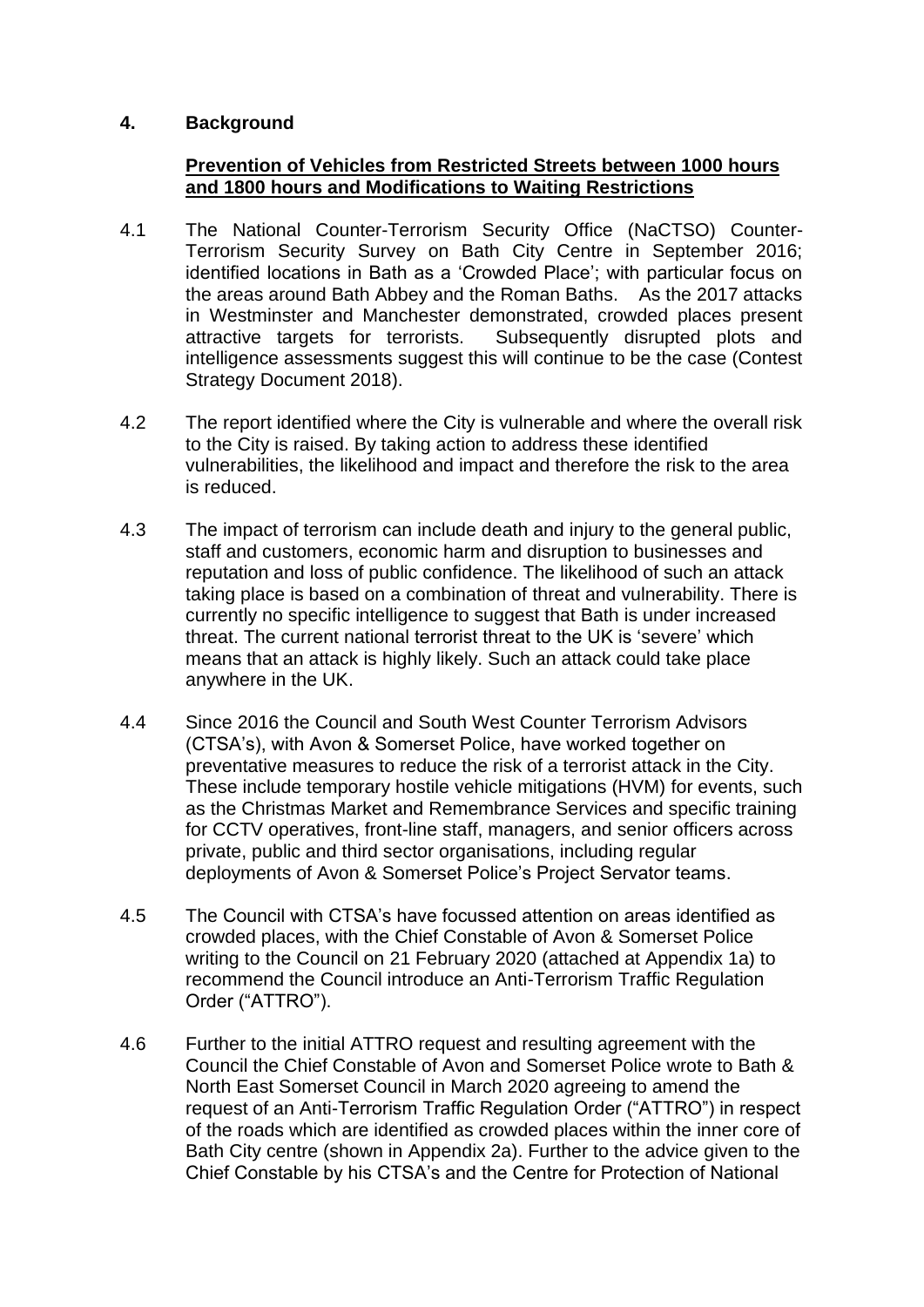Infrastructure on this matter, the Chief Constable is of the view that the restriction of traffic from the main crowded areas at peak times is proportionate, and he would welcome and support any scheme that limited vehicular access to these areas. Letter attached in Appendix 1b.

- 4.7 The following listed TRO's are a proportionate response to the Chief Constable's letter, which also takes into account the Council's duties under the Equality Act 2010 and public consultation carried out from November 2020 to January 2021, with consideration to the Accessibility Study and subsequent recommendations:
	- Bath City Centre (Cheap Street, Westgate Street, Saw Close, Parsonage Lane and Upper Borough Walls) – Prevention of Vehicles from Restricted Streets between 1000 hours and 1800 hours, with access for Blue Badge holders. Officer Decision Report included as Appendix A.
	- Bath City Centre (Lower Borough Walls, Stall Street, Abbeygate Street, Abbey Green, Swallow Street (south), Bath Street, Hot Bath Street and Beau Street) - Prevention of Vehicles from Restricted Streets between 1000 hours and 1800 hours. Officer Decision Report included as Appendix B.
	- Bath City Centre Security (York Street) Prevention of Vehicles from Restricted Streets between 1000 hours and 1800 hours. Officer Decision Report included as Appendix C.
	- Bath City Centre Security (Waiting Restrictions) Modifications to Waiting Restrictions for York Street, Cheap Street, Westgate Street, Upper Borough Walls, Westgate Buildings, Terrace Walk, Orange Grove, Henry Street, Broad Street.

Officer Decision Report included as Appendix D.

A plan showing the proposed security measures is included in Appendix 2b.

- 4.8 The TRO for Cheap Street, Westgate Street, Saw Close, Parsonage Lane and Upper Borough Walls included access for Blue Badge holders.
- 4.9 The TRO for Lower Borough Walls, Stall Street, Abbeygate Street, Abbey Green, Swallow Street (south), Bath Street, Hot Bath Street and Beau Street did not include access for Blue Badge holders, as Stall Street's current TRO does not allow access for vehicles between 1000 hours and 1800 hours and to reintroduce traffic into this street, will have an adverse impact on public safety, as the expectation of those accessing the street is that vehicles are not permitted. To allow vehicles access would also increase the security risk.
- 4.10 York Street lies in close proximity to the Roman Baths and will have increased footfall from Terrace Walk through York Street to the new Clore Learning Centre and World Heritage Centre.
- 4.11 The TRO for York Street did not include access for Blue Badge holders since York Street is not a through route for motor traffic and there is no turning area, any motor vehicle that enters either has to reverse back out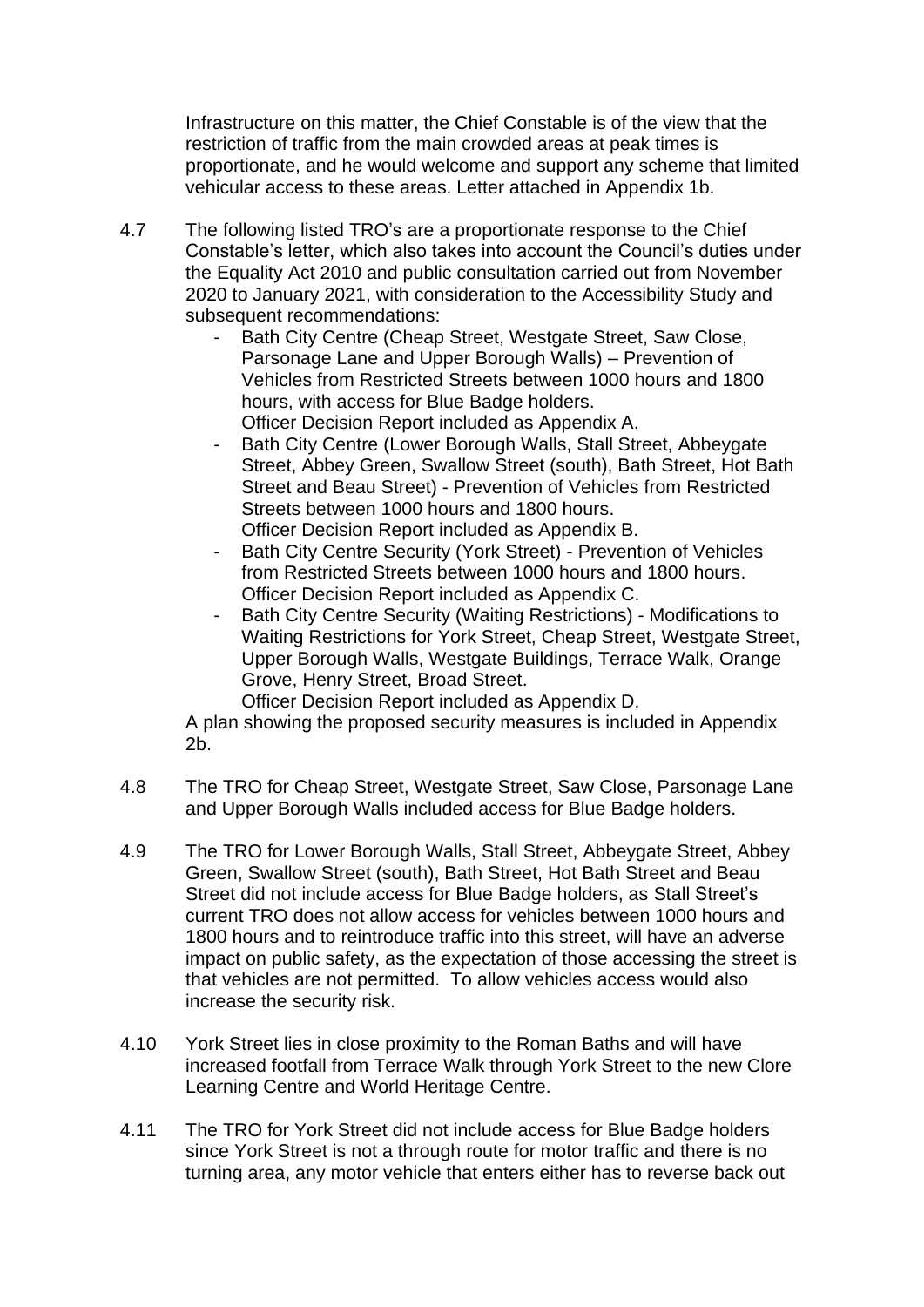into Terrace Walk or small cars can attempt to turn around, which requires several forward and reverse manoeuvres, in order to get back out. This will create a public safety issue and increase the risk of harm. Due to this and the increased footfall in the road from the Clore Learning Centre, it will not be possible to allow blue badge holders or residents to park here.

- 4.12 The TRO for Modifications to Waiting Restrictions set out modifications as shown in the following Appendices:
	- (i) Appendix 3: York Street
	- (ii) Appendix 4: Cheap Street, Westgate Street, Upper Borough Walls
	- (iii) Appendix 5: Westgate Buildings
	- (iv) Appendix 6: Terrace Walk
	- (v) Appendix 7: Orange Grove
	- (vi) Appendix 8: Henry Street
	- (vii) Appendix 9: Broad Street
- 4.13 The parking restrictions on York Street reflect its proximity to the Roman Baths and to support the increased footfall from Terrace Walk through York Street to the new Clore Learning Centre and World Heritage Centre.

## **Prevention of Vehicles from Restricted Streets between 1800 hours and 2200 hours**

- 4.14 The TRO between 1800 hours and 2200 hours on York Street (Officer Decision Report included as Appendix E) reflects its proximity to the Roman Baths and the need to support the increased footfall from Terrace Walk through York Street to the new Clore Learning Centre and World Heritage Centre. The Roman Baths, Clore Learning Centre and World Heritage Centre will, at times, be open late into the evening.
- 4.15 York Street leads to the Roman Baths and with the opening of the new Clore Learning Centre, and coach drops offs in Terrace Walk, footfall in this area will be high. The Roman Baths opens until 2200 hours during the summer and late at Easter, with regular evening private functions throughout the year. The Clore Learning Centre is due to open until later into the evening on selected evenings, hosting special events including those for children and adults with 'hidden' disabilities, ie autism or dementia. Due to footfall remaining high to one of the identified crowded places, in and around the Roman Baths and the associated security risk, it is recommended York Street remains closed until 2200 hours.
- 4.16 Since York Street is not a through route for motor traffic and there is no turning area, any motor vehicle that enters either has to reverse back out into Terrace Walk or small cars can attempt to turn around, which requires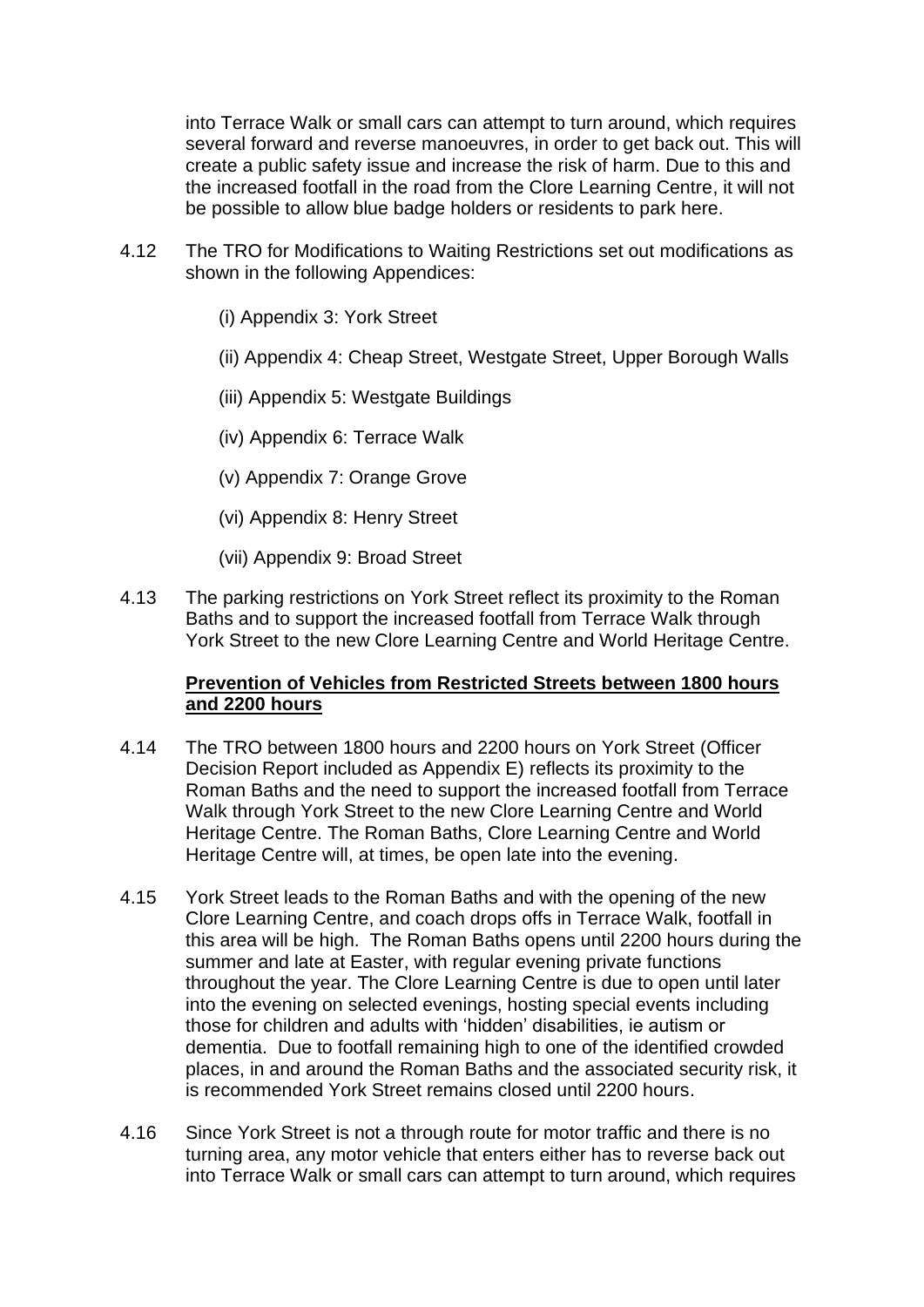several forward and reverse manoeuvres, in order to get back out. This will create a public safety issue and increase the risk of harm. Due to this and the increased footfall in the road from the Clore Learning Centre, it will not be possible to allow blue badge holders or residents to park here.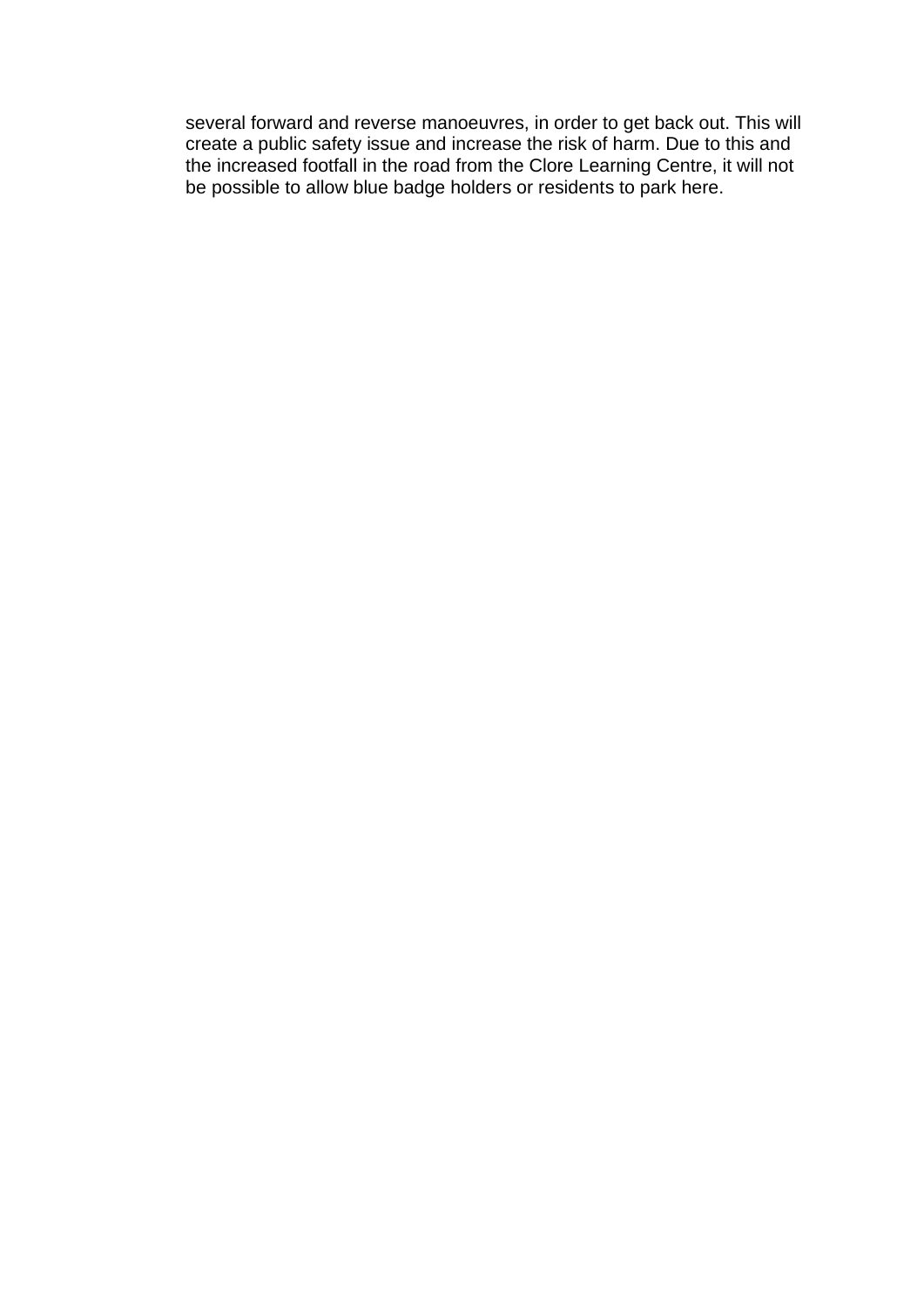# **5. Source of Finance**

- 5.1 The delivery of the Bath City Centre Security scheme, including accessibility works (drop kerbs, additional disabled and loading bays, parklets and work to footway routes), is supported by capital finance (project reference TCY0013).
- 5.2 Additional resource within the Emergency Planning Team to operate the security measures, together with costs for maintaining the Hostile Vehicle Mitigation (HVM) equipment and associated communications equipment is supported by revenue funding.
- 5.3 Revenue funding will also support any interim security measures necessary prior to the implementation of the permanent HVM scheme. This will include the provision of temporary security gates or similar, with Marshall's to operate.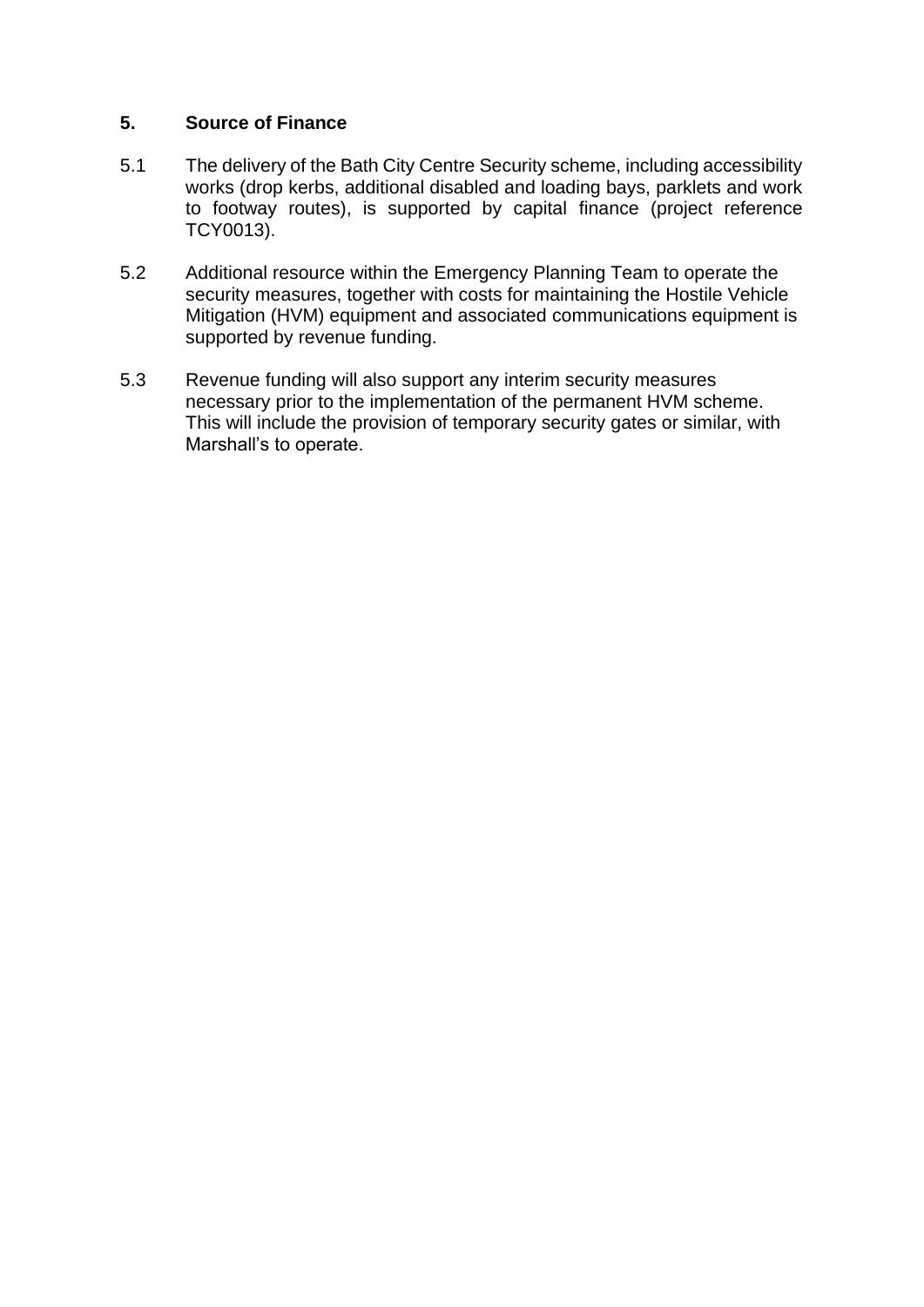# **6. Informal Consultation Requirement**

- 6.1 Informal consultation was carried out with the Chief Constable, Ward Members and the Cabinet Members for Transport.
- 6.2 The responses to the informal consultation can be found in the Bath City Centre Security proposals outlined within Cabinet Report E3278 and approved on 20 July 2021.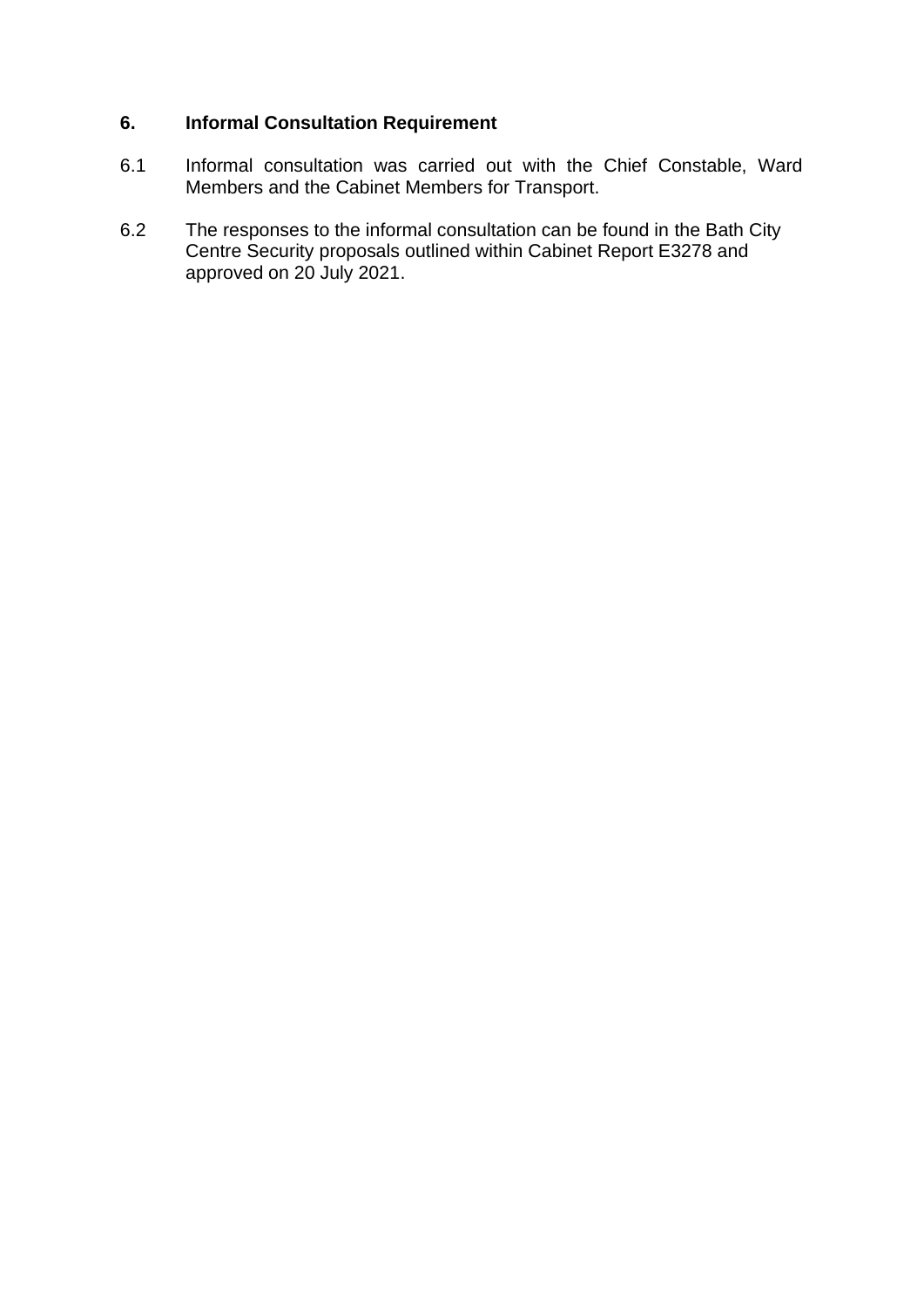## **7. Objections/ Comments received (following the public advertisement of the proposals)**

- 7.1 Objections / comments received to the TRO's listed in Section 1 of this report were received as:
	- (i) Online comments.
	- (ii) Email and telephone comments. Where information was requested this was provided by the Council as either an email or in an appropriate format to the respondent.
	- (iii) Drop-in sessions which could be booked via Eventbrite at the Commercial Hub, 15 New Bond Street, Bath on:
		- $\circ$  Tuesday 28 September 2021 10 am to 2 pm
		- $\circ$  Monday 4 October 2021 3 pm to 6 pm
		- $\circ$  Tuesday 12 October 2021 1.30pm to 4.30pm
	- (iv) Petition received on 25 October 2021 (refer to paragraphs 7.36 to 7.41 below).

A summary of the above objections and comments have been included in Appendix F. As the drop-in sessions included discussion on some issues that did not relate to the City Centre Security scheme, only those comments that relate directly to the City Centre Security proposals are included.

Officer responses to the objections and comments are set out below, with the officer responses shown in italics.

## **Comments**

7.2 A total of 24 comments out of the 149 online comments received were in support of the advertised TRO proposals, as was 1 of the 33 email and telephone comments.

15 comments from the online responses and 1 from the email and telephone comments partially supported the proposals. The concerns raised by these respondents is addressed within the responses to the objections in the paragraphs below.

A number of requests for information were made via the email and telephone comments. Comments and objections are summarised in Appendix F.

7.3 *Officer response: Supportive comments are noted in Appendix F.*

*Any concerns raised by the responses that partially supported the proposals were addressed as set out in paragraphs 7.4 to 7.57 below.*

## *Requests for information included:*

- *(i) Consultation information, such as plans, which was forwarded in an appropriate format (email or post) to the respondent.*
- *(ii) Confirmation that any restrictions on-street made subject to the City Centre Security proposals would be clearly marked.*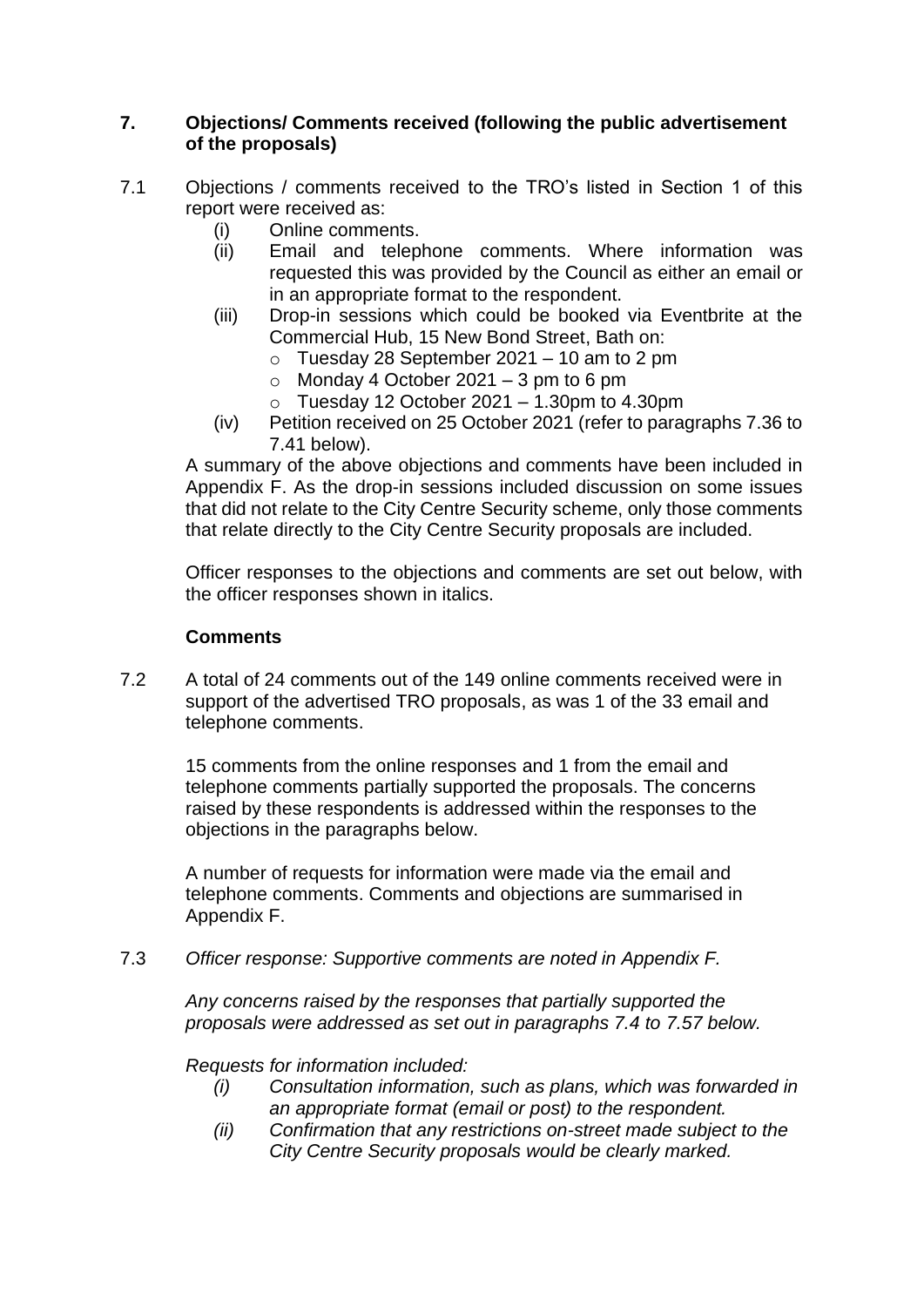## **Objections – General**

7.4 General objections including "No risk of terrorism"; "Not justified"; "No proof of terrorism"; "Not wanted"; "Not needed", "Proposals out of date" etc.

7.5 *Officer response: At the request of the Home Office, the National Counter Terrorism Security Office (NaCTSO) carried out a security survey of Bath City Centre in September 2016. This identified the crowded places around Bath Abbey and the Roman Baths as vulnerable.*

*There is currently no specific intelligence to suggest that Bath is under increased threat. However, the current general terrorist threat to the UK is severe which means that an attack is highly likely, and such an attack could take place anywhere within the UK.*

*Council Officer's have worked with Avon and Somerset Police Counter Terrorism Security Adviser's (CTSA's) on these proposals, with the Chief Constable of Avon & Somerset Police writing to the Council on 21 February 2020 (attached at Appendix 1) to recommend the Council introduce an Anti-Terrorism Traffic Regulation Order ("ATTRO") in respect of all roads within the area defined within the map attached as Appendix 2. These proposals form part of a layered series of preventative measures which are in accordance with advice from the Centre for the Protection of National Infrastructure (CPNI).*

*Advice from the Police, CTSA's and CPNI is that the advice is still current.*

### **Objections – The proposals are not proportionate to risk/ do not counter lone terrorist attacks**

- 7.6 Objections on the basis that the proposals are too severe and not proportionate to risk, and also that proposals do not counter lone terrorist attacks on foot.
- 7.7 *Officer response: It is a proportionate response that follows recommendations from Central Government and the strategy for mitigating terrorism. The Council has worked closely with Avon and Somerset Police, their CTSA's and CPNI in formulating these measures that are specifically aimed at mitigating vehicle borne attacks, vehicles used as a bomb or vehicles being used to transport terrorists to within crowded places.*

*Whilst not directly mitigating against marauding weapons and firearms attacks, these proposals do form part of a holistic layered approach to security within the city centre that includes physical and non-physical measures. Working with key stakeholders such as the Police CTSA's, other measures include:*

- *(i) the training of staff in security and safety welfare and ensuring they are properly equipped and empowered to act effectively,*
- *(ii) working in partnership with those who are needed to make security work,*
- *(iii) the use of extensive CCTV within the City centre,*
- *(iv) operational procedures that have been developed by CTSA's through research and previous experience,*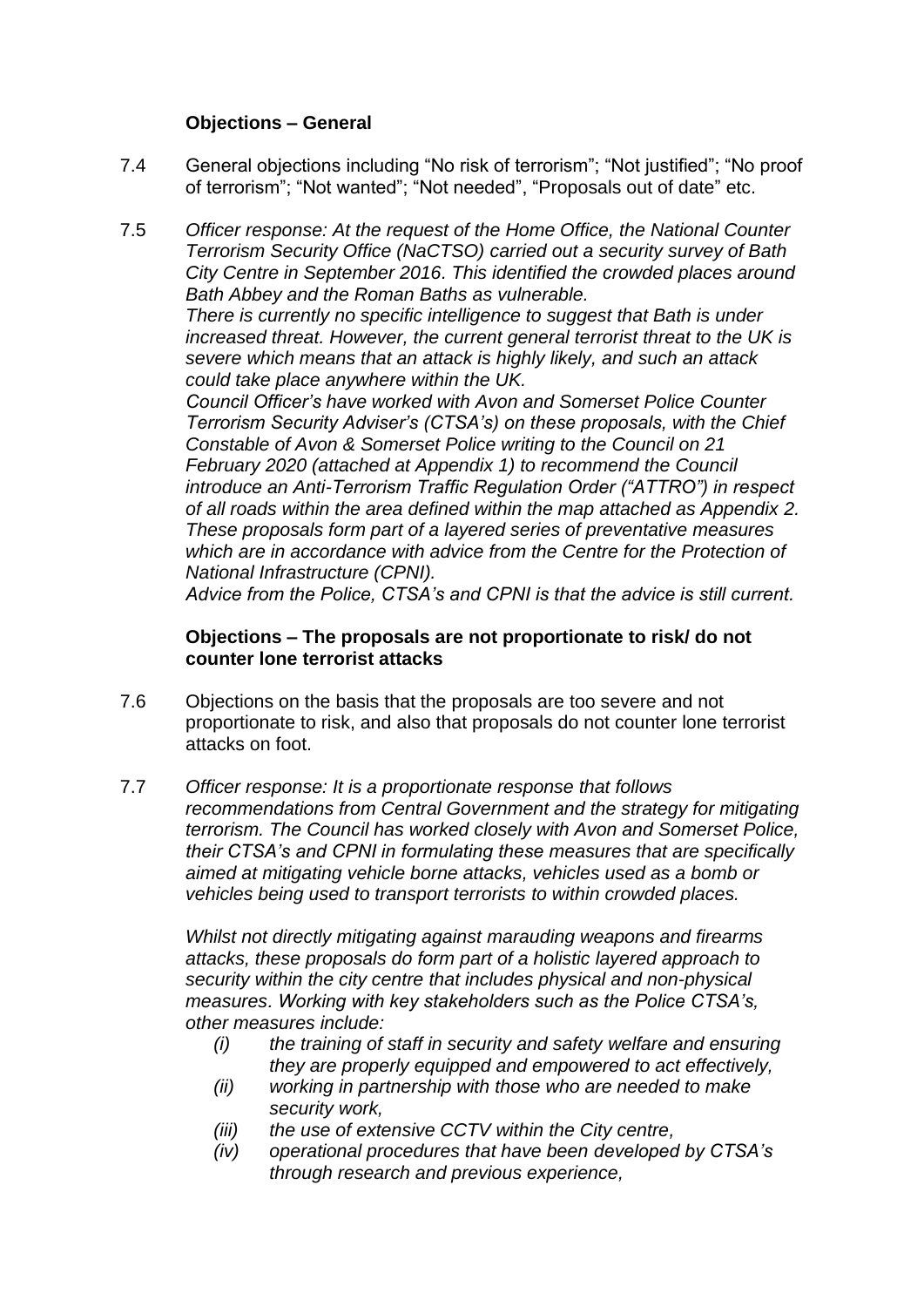- *(v) the provision of counter terrorism awareness delivered by CTSA's to businesses and organisations throughout Bath & North East Somerset Council,*
- *(vi) regular deployments of the Avon and Somerset Police Project Servator teams,*
- *(vii) the provision of temporary hostile vehicle mitigations (HVM) for events, such as the Christmas Market and Remembrance Services.*

### **Objections – Impact on access, especially for the disabled**

- 7.8 Objections on the basis that the proposals restrict access, especially for the disabled, and that disabled parking and access isn't fit for purpose. Also a concern that Beau Street and Stall Street cannot be accessed.
- 7.9 *Officer Response: It is considered that the access restrictions via the proposed bollards are a proportionate response that follows recommendations from central Government and the strategy for mitigating terrorism. Officers weighed their equality duties together with their duty to maintain security of the city in accordance with advice from the Police's Counter Terrorism Security Advisers.*

*With regard to access for the disabled, an Accessibility Study was carried out for the Council by a member of the National Register of Access Consultant's which considered the City Centre Security proposals. The Accessibility Study recommended that access be provided for Blue Badge holders to the restricted streets during the proposed operational hours of 10.00am to 6.00pm.*

*In accordance with the Council's Public Sector Equality Duty (as set out in the Equality Act 2010), and as set out in the Cabinet Report E3278 and approved on 20 July 2021,* a *disabled person with a valid Blue Badge, either driving (including a hire car), drop-off/ picking-up by a friend, family or taxi will still be able to access Cheap Street, Westgate Street, Saw Close and Upper Borough Walls during operational hours. Blue badge holder parking will be permitted on the proposed double yellow lines (No Waiting at any time) for up to 3 hours. During the restricted hours 10.00am to 6.00pm, there should be no delivery vehicles making deliveries, giving more opportunity for Blue Badge Holders to park.*

*Community Transport vehicles will be permitted into Hot Bath Street to access St Michael's Day Centre.*

*No Blue Badge Holder access is permitted into York St because of pedestrian safety, with pedestrians requiring access to the Clore Centre and there being no safe turning facility.*

*Beau St is not part of the proposals to restrict vehicles and therefore parking for Blue Badge Holder's outside The Gainsborough Hotel will*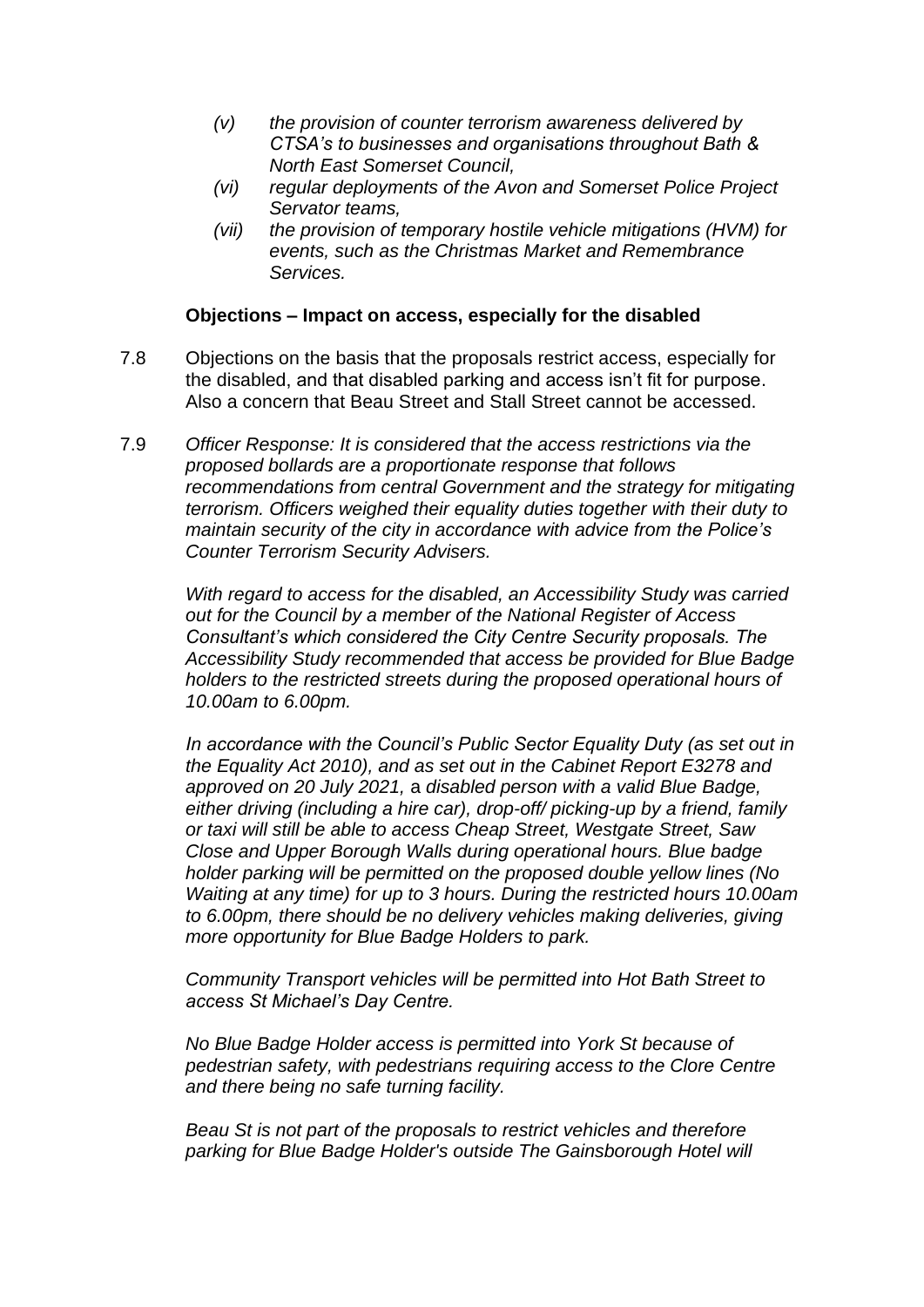*remain as existing. Also, the existing parking arrangements on Beau Street between Bilbury Lane and Stall Street will not be affected.*

*Stall St (including Lower Borough Walls, Bath St, Abbeygate St and Abbey Green) are already subject to access restrictions between 10.00am and 6.00pm, due to the volume of pedestrians that use the streets on a daily basis.*

*Additional disabled parking spaces are also proposed near to the restricted streets, such as at Westgate Buildings and Orange Grove, and a series of footway improvements are proposed for the restricted streets and nearby adjoining streets to improve access for the elderly and disabled.*

*Parklets are also proposed within Cheap street and Westgate Street to provide places for the elderly or those with impaired mobility to rest.* 

## **Objections – Emergency Utility Access**

- 7.10 Objections relating to the difficulties with access for Service utilities attending an emergency and the time taken to request this.
- 7.11 *Officer Response: Where businesses or residents living within the restricted zone require immediate property repairs, such as gas or water leaks, they should call the Council's CCTV Hub who operate the bollards to advise that they have requested an emergency repair service and therefore require access. Details of the repair company would need to be provided, together with nature of the fault, name of contractor and operative (if known) and vehicle registration number (if known).*

*The relevant company responding to the emergency repair would be required to call the CCTV Hub to notify the nature of the fault, business/ residential address, name of contractor and operative, vehicle registration, and whether the vehicle is liveried.*

*It would be helpful for the repair company to provide the CCTV Hub with at least 2-hour notice in advance of arrival at the restricted street, but the Council accepts that the notification time might be less than this due to the nature of utility emergencies.*

## **Objections – Emergency Service Access**

- 7.12 Objections expressing concern about the ability of the emergency services being able to attend an emergency incident without delay.
- 7.13 *Officer Response: Direct communications are maintained between the Council's CCTV Hub that operate the bollards and the Police, Fire and Ambulance services to ensure there is no delay gaining access to an emergency within the restricted streets.*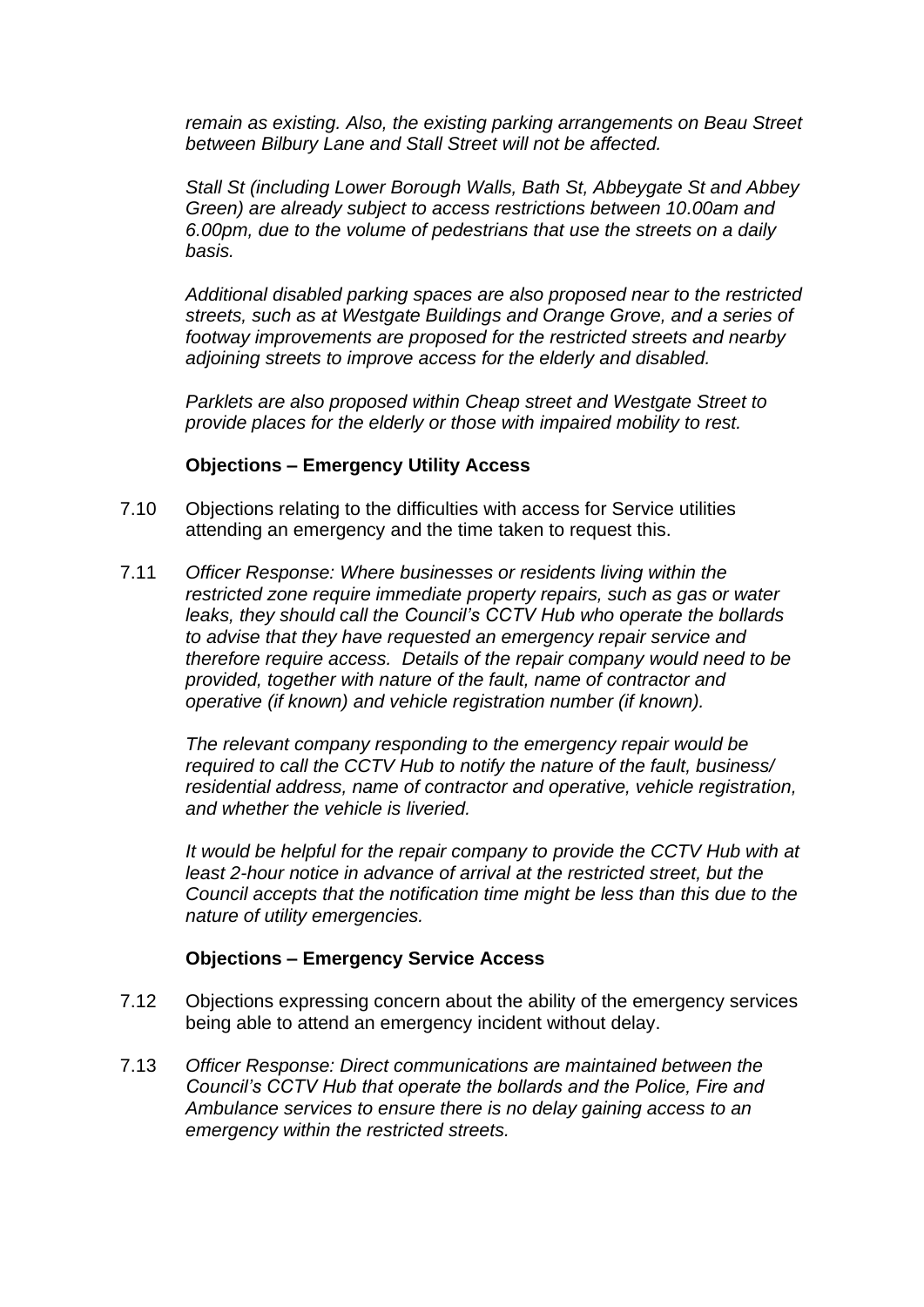## **Objections – Impact on residents, businesses and deliveries within the restricted streets, and impact on visitors**

- 7.14 Objections relating to the impact on residents, businesses and visitors within the restricted streets, particularly relating to deliveries.
- 7.15 *Officer Response: The proposals relate to the City Centre's most crowded places, and accord with advice from Central Government regarding the protection of the public within these places.*

*For residents and businesses within the restricted streets, access for emergency vehicles responding to an emergency will be provided during the restricted hours, as would access for utility emergencies attending a water leak, boiler or broadband repair, for example, within a property or business premises.*

*Occasional access requests during the restricted hours for operations that cannot be carried out outside the restricted hours, such as a property move or the delivery of white goods, would also be accommodated by contacting the Council's CCTV Hub.*

*Food shopping deliveries or the delivery of small parcels/ goods will not be permitted by vehicle during the restricted hours. On-line deliveries would need to be organised outside the restricted hours, and most companies generally offer the facility of a wide range of delivery slots which would allow this. Small parcels can generally be hand delivered during the restricted hours.*

*Additional loading provision is also proposed at Westgate Buildings and at Terrace Walk to assist the parking of delivery vehicles adjacent to the restricted streets.*

*Additional residents parking places have been provided on nearby streets. This will replace the Residents parking lost in York Street.*

*Information regarding the City Centre Security scheme would be included on the Council website following any approval for its implementation, to fully inform visitors of the access restrictions and access protocols.*

## **Objections – Related to proposed hours of restrictions**

- 7.16 Objections relating to the hours of operation of the restrictions, questioning whether those hours accord with likely terrorist attacks, and whether during the unrestricted hours the Council could be confident that there would not be any such attacks.
- 7.17 *Officer response: The hours of operation from 10.00am to 6.00pm for the security-related elements of the City Centre restrictions are based on pedestrian flow records. These show that the proposed restricted streets*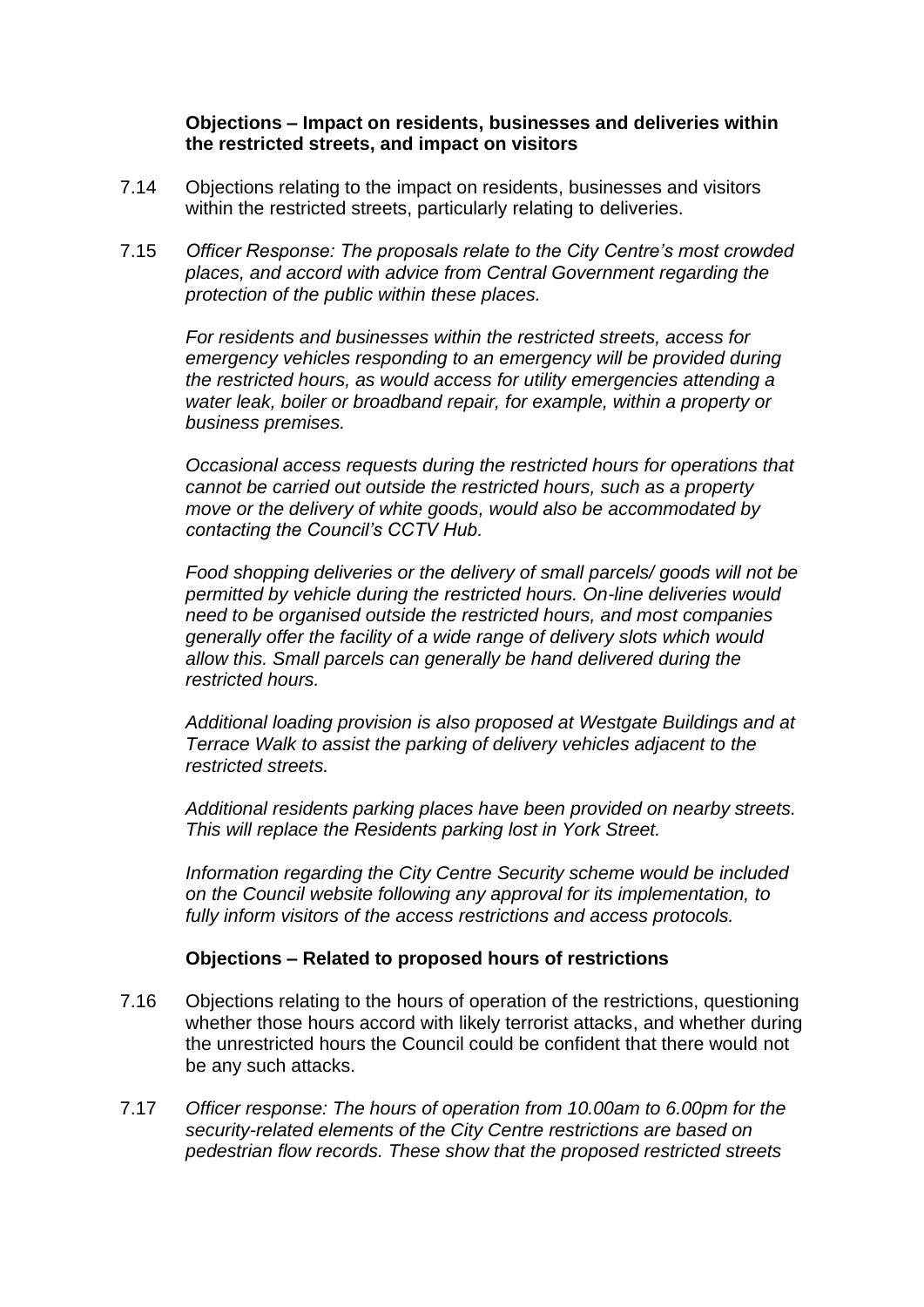*are most crowded during these time periods, which makes them more of a target for terrorist activity.*

*It is noted that there is a risk of terrorist activity in these streets outside the proposed restricted hours. However, other layers of security will operate outside these hours such as CCTV and trained front-line staff in businesses that are open during these hours noting suspicious behaviour.*

# **Objections – Related to named specific restricted streets/ adjacent streets where mitigations proposed**

7.18 Objections that have been made in relation to specific restricted streets:

#### 7.19 *Officer responses to the concerns set out below: Cheap Street:*

- *Concerns over businesses and deliveries - refer to paragraphs 7.14 & 7.15.*
- *Concern that a Blue Badge relates to a person and not a vehicle – Secure access systems will be put in place such that Blue Badge Holders will be provided access subject to presenting a valid Blue Badge as opposed to automatic number plate recognition (ANPR) access being provided for a vehicle.*
- *Concern over the Equalities Act – refer to paragraphs 7.8 & 7.9.*
- *Concern that hours of restriction are too harsh – refer to paragraphs 7.16 & 7.17.*
- *Concern relating to vehicles – refer to paragraphs 7.28 & 7.29.*

*Westgate Street:*

- *Concern over the impacts on businesses, residents and deliveries refer to paragraphs 7.14 & 7.15.*
- *Concern over hours of operation – refer to paragraphs 7.16 & 7.17.*
- *Concern that a terrorist could use a Council vehicle to gain access – Secure access systems will be put in place such that driver's names could also be required to gain access.*
- *Concern over the Equalities Act – refer to paragraphs 7.8 & 7.9.*
- *Concern that hours of restriction are too harsh – refer to paragraphs 7.16 & 7.17.*
- *Concern relating to vehicles – refer to paragraphs 7.28 & 7.29.*

*Upper Borough Walls:*

- *Concerns over the impacts on businesses, residents and deliveries - refer to paragraphs 7.14 & 7.15.*
- *Concern over hours of operation – refer to paragraphs 7.16 & 7.17.*
- *Concern that a terrorist could use a Council vehicle to gain access – Secure access systems will be put in place such that driver's names could also be required to gain access.*
- *Concern over access to shops and facilities by the disabled – refer to paragraphs 7.8 & 7.9.*
- *Concern over cost of scheme – refer to paragraphs 7.26 & 7.27.*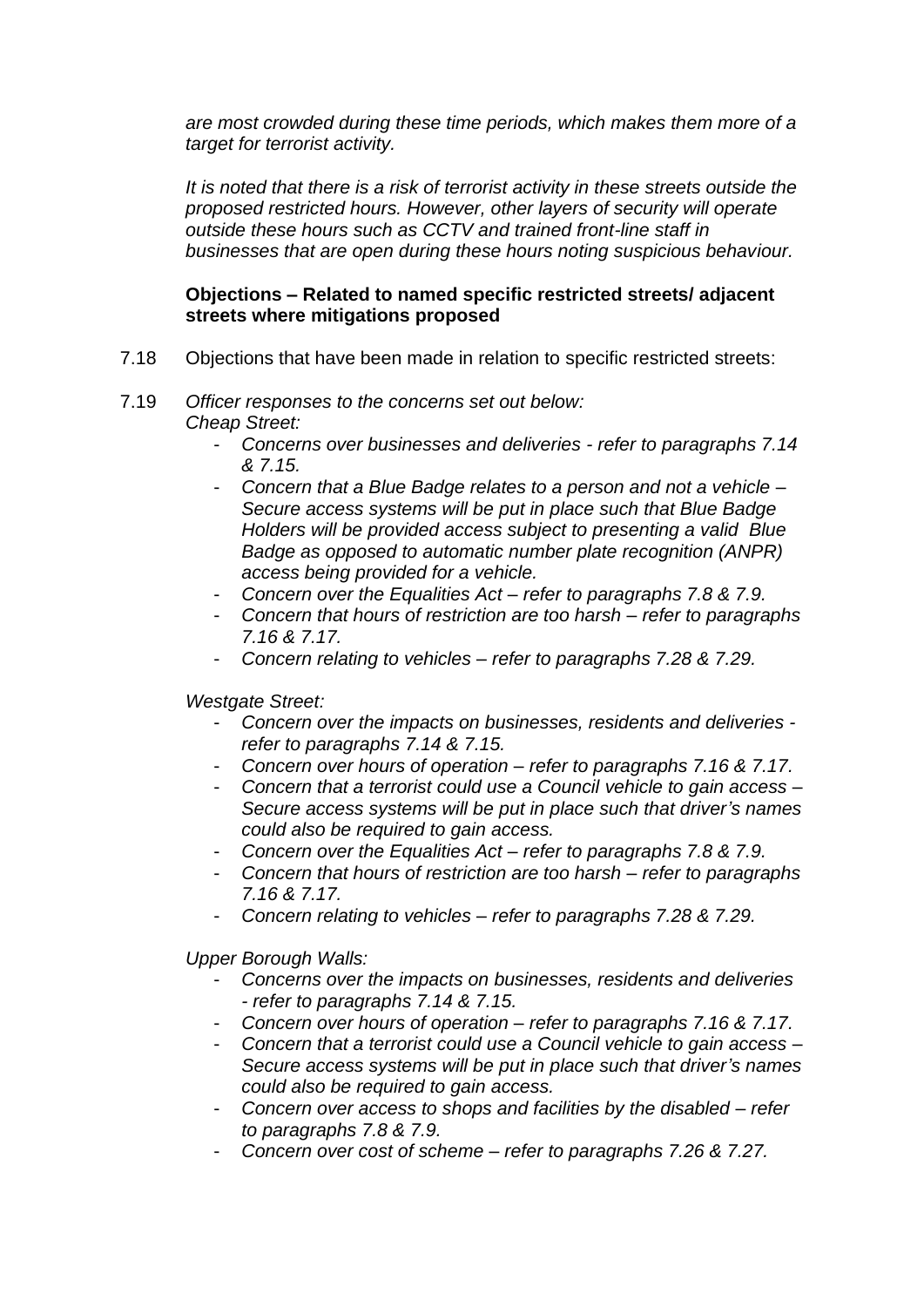- *Concern that scheme does not protect against lone terrorist attack by grenades/ bombs in backpacks – refer to paragraphs 7.6 & 7.7.*
- *Concern over the Equalities Act – refer to paragraphs 7.8 & 7.9.*
- *Concern that hours of restriction are too harsh – refer to paragraphs 7.16 & 7.17.*
- *Concern relating to vehicles – refer to paragraphs 7.28 & 7.29.*
- *Concern over the removal of the disabled bays in Upper Borough Walls outside the old Mineral Hospital – The disabled bays will be replaced by double yellow lines (No waiting at any time) which will allow for Blue Badge Holder parking for up to three hours.*

*Saw Close:*

- *Concerns over the impacts on businesses, residents and deliveries - refer to paragraphs 7.14 & 7.15.*
- *Concern that a terrorist could use a Council vehicle to gain access – Secure access systems will be put in place such that driver's names could also be required to gain access.*
- *Concern over the Equalities Act – refer to paragraphs 7.8 & 7.9.*
- *Concern that hours of restriction are too harsh – refer to paragraphs 7.16 & 7.17.*
- *Concern relating to vehicles – refer to paragraphs 7.28 & 7.29.*

*Abbey Green:*

- *Concern over access to shops and facilities by the disabled – refer to paragraphs 7.8 & 7.9.*
- *Concern over cost of scheme – refer to paragraphs 7.26 & 7.27.*
- *Concern that scheme does not protect against lone terrorist attack by grenades/ bombs in backpacks – refer to paragraphs 7.6 & 7.7.*

*Hot Bath Street:*

- *Concern over access to shops and facilities by the disabled – refer to paragraphs 7.8 & 7.9.*
- *Concern over cost of scheme – refer to paragraphs 7.26 & 7.27.*
- *Concern that scheme does not protect against lone terrorist attack by grenades/ bombs in backpacks – refer to paragraphs 7.6 & 7.7.*

*Lower Borough Walls:*

- *Concern over access to shops and facilities by the disabled – refer to paragraphs 7.8 & 7.9.*

*York Street:*

- *Concern over access to shops and facilities by the disabled – refer to paragraphs 7.8 & 7.9.*
- *Concern over the Equalities Act – refer to paragraphs 7.8 & 7.9.*
- *Concerns over the impacts on businesses, residents and deliveries - refer to paragraphs 7.14 & 7.15.*
- *Concern over hours of operation – refer to paragraphs 7.16 & 7.17.*
- *Concern that hours of restriction are too harsh – refer to paragraphs 7.16 & 7.17.*
- *Concern relating to vehicles – refer to paragraphs 7.28 & 7.29.*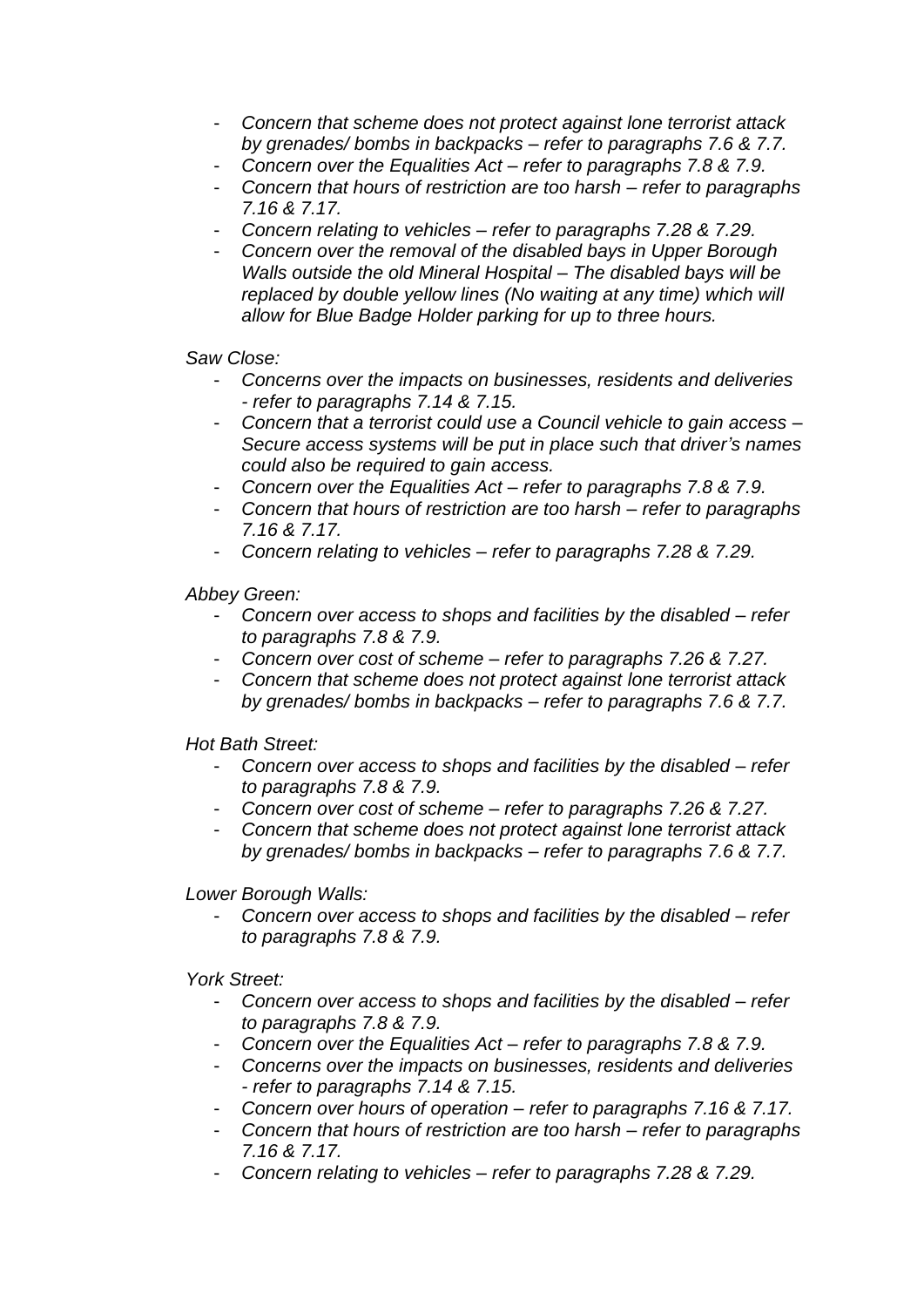- *Concern over the removal of the disabled bays in York Street – Replacement and additional disabled bays are being provided in Orange Grove and Westgate Buildings.*

#### *Stall Street:*

- *Concerns over the impacts on businesses, residents and deliveries - refer to paragraphs 7.14 & 7.15.*
- *Concern over hours of operation – refer to paragraphs 7.16 & 7.17*

*Bath Street:*

- *Concerns over the impacts on businesses, residents and deliveries - refer to paragraphs 7.14 & 7.15.*
- *Concern over hours of operation – refer to paragraphs 7.16 & 7.17*

*Streets where mitigations proposed including Henry Street and Broad Street:*

- *Suggestions made for changes to existing and proposed disabled bays and residents parking – Suggestions noted and further consideration will be given to them.*

#### **Objections – Related to named specific streets not within scope of the City Centre Security project or not related to the City Centre Security scheme**

- 7.20 Objections that have been made to streets that do not form part of the TRO's for the City Centre Security project, or objections that do not relate to the City Centre Security scheme.
- 7.21 *Officer responses: Milsom Street:*
	- - *Milsom Street does not form part of this scheme. An Experimental Traffic Regulation Order (ETRO) went live on 25 November 2021.*
		- *All these schemes (City Centre Security, Milsom Street and Kingsmead Square) will have an impact on one another that needs to be understood - The teams progressing work on schemes such as the Milsom Street bus gate and Kingsmead Square urban improvements have liaised with the team carrying out the City Centre Security proposals, to ensure that the schemes work well together within the City Centre.*

## *Kingsmead Square:*

- *Kingsmead Square does not form part of this scheme - In June 2020, the Council introduced an access restriction 10.00am to 10.00pm in Kingsmead Square on a temporary basis as part of measures to aid social distancing during the Covid pandemic. As social distancing ends, a further experimental 11.00am-midnight ETRO is due to be operative on 27 January 2022. Feedback will be welcomed and assessed prior to the Council making a decision on*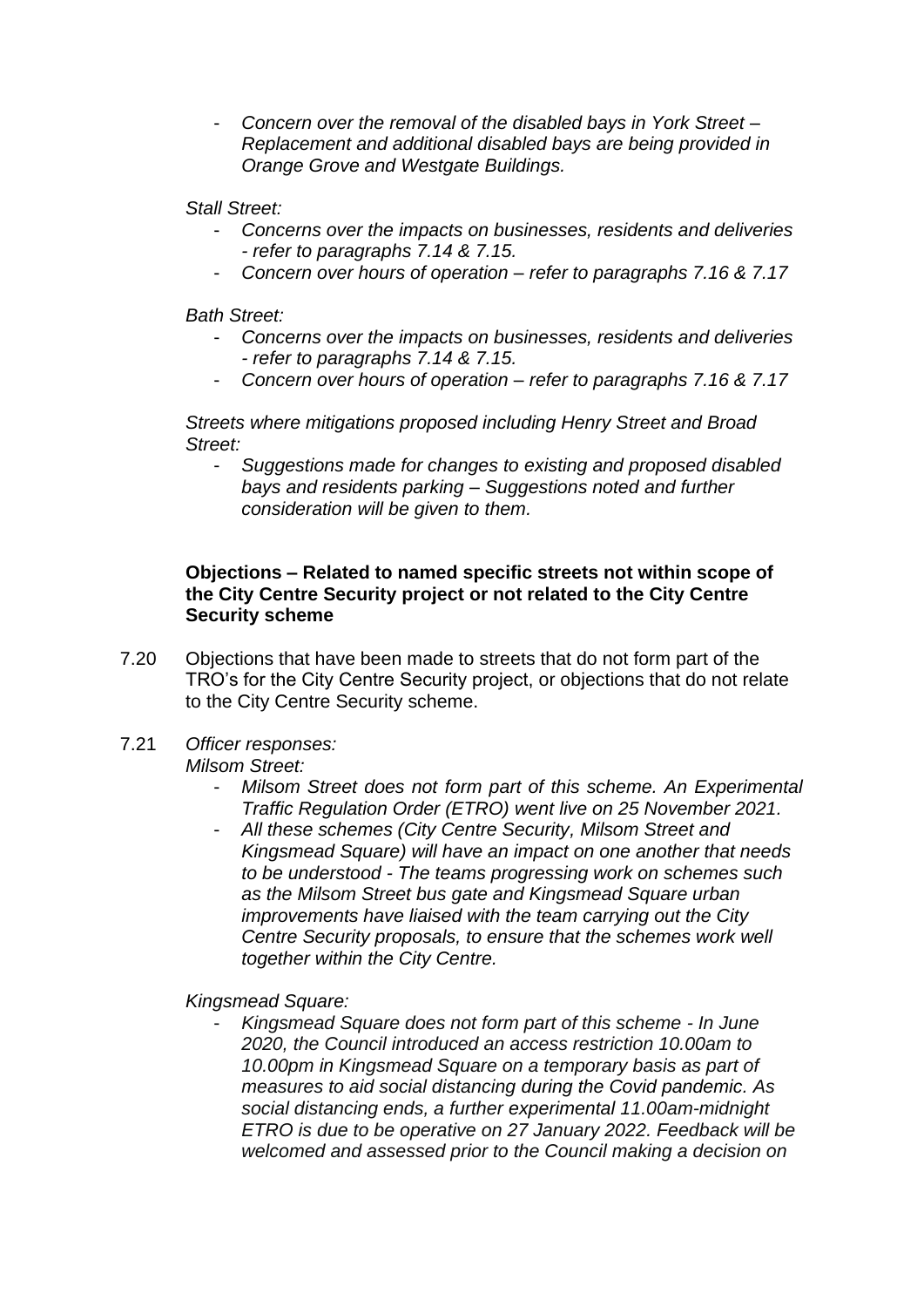*whether this experimental access restriction should become a permanent restriction.*

- *Kingsmead Square and Milsom Street parking removed due to Covid restrictions – Kingsmead Square and Milsom Street will be subject to future consultation.*

*Adjacent/ surrounding roads including Barton Street, Bridge Street, Grand Parade, High Street, Avon Street North:*

- *Suggestions made for changes to existing disabled parking – Suggestions noted and further consideration will be given to them.* 

*Unrelated schemes:*

- *Objection regarding implementation of Clean Air Zone passed on to Clean Air Zone team.*
- *Views on Cleveland Bridge scheme noted.*

## **Objections – Taxis**

- 7.22 Objections relating to taxi pick-up for the disabled in Westgate Street and the concern that the taxi rank at Orange Grove looks like it's being reduced.
- 7.23 *Officer response: Secure access systems will be put in place to ensure that Blue Badge Holders are able to be picked up by taxis from Westgate Street.*

*As part of Bath Abbey's "Footprint" project, four spaces at the western end of the taxi rank at Orange Grove have been removed by temporary hoarding, with four temporary replacement taxi bays being provided on Grand Parade.*

*The City Centre Security scheme proposes four additional disabled bays at the western end of the taxi rank in place of the old taxi bays, with the temporary taxi bays at Grand Parade being made permanent. Therefore, the number of taxi spaces at Orange Grove is not being reduced.*

## **Objections – Events**

- 7.24 Objections that suggest that the proposed security measures for the restricted streets should only be implemented in high tourist season, or for specific events such as the Christmas Market or food festivals
- 7.25 *Officer response: The proposals relate to the City Centre's most crowded places, and accord with advice from Central Government regarding the protection of the public within these places.*

*The City Centre restrictions are based on the high pedestrian flow records within the proposed restricted streets. Only providing protection at certain times of the year or for certain specific events would leave the cities most*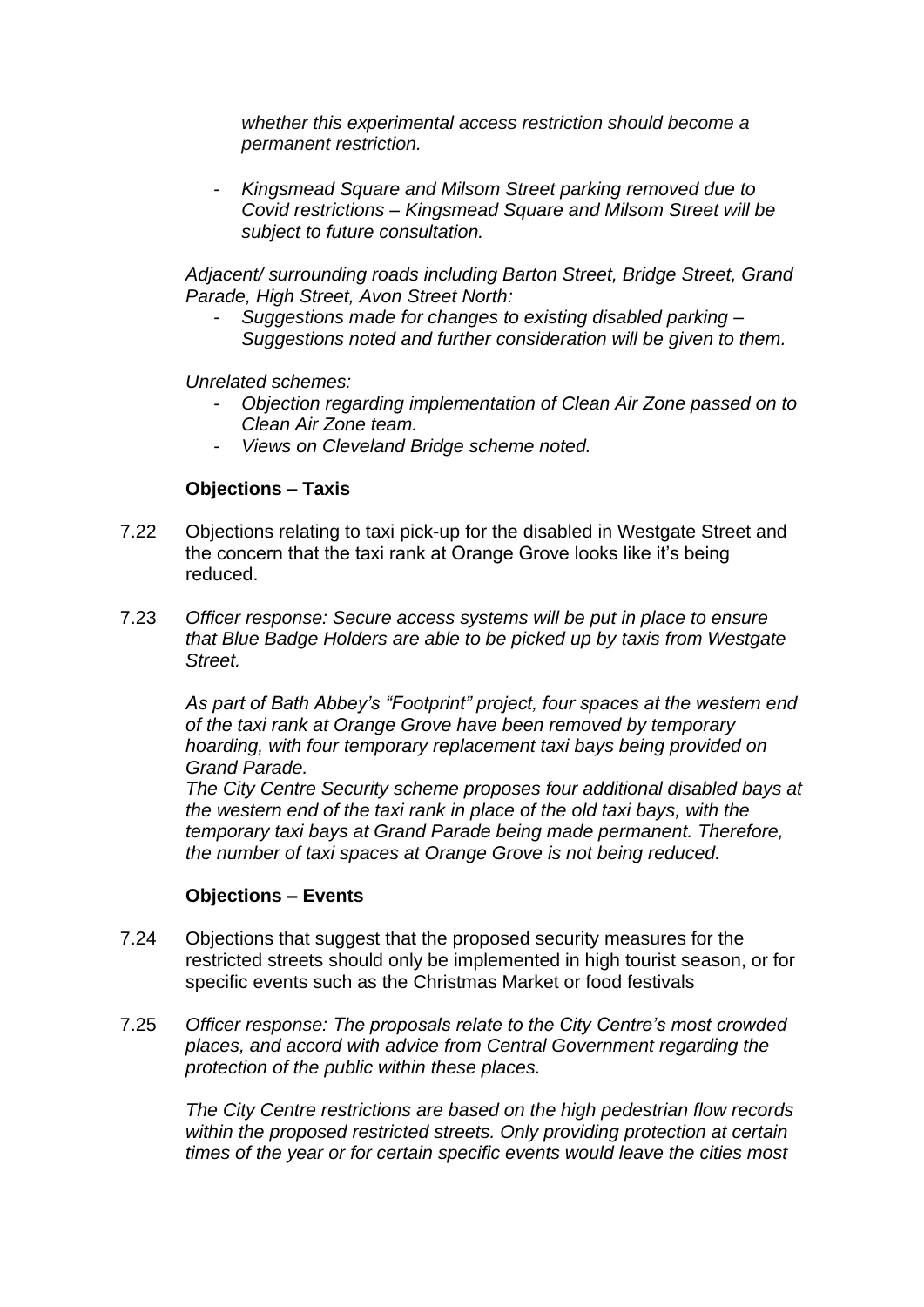*crowded streets vulnerable during any unrestricted period, making them more of a target for terrorist activity.*

*However, should the National or local security risk increase, and as advised by the Police, either for an unplanned incident or planned event, ie Bath Christmas Market/Remembrance Services, as per the Operational Management Procedures, the TRO's (for anti-terrorism purposes) will be enabled to provide further restrictions to prevent access by Blue Badge Holders, and identified delivery vehicles.*

## **Objections – Finance and cost**

- 7.26 Objections that suggest that it is ridiculous for the Council to be spending money on the City Centre scheme when resources are stretched due to the Covid pandemic, and when this money could be spent on other opportunities. Also, that the scheme has no detailed cost benefit analysis and has a major impact on retailers.
- 7.27 *Officer response: The council takes the security of the city and its residents, businesses, and visitors very seriously, and from the very beginning this work has been undertaken in partnership with Avon & Somerset Police and their Counter Terrorism Security Adviser's. The Council has followed national advice and guidance on a proportionate approach to the national threat assessment and has considered the local risk profile of our city in putting forward the City Centre Security proposals.*

*Information from previous terrorist attacks such as the Manchester Bombing in 1996 showed that 40% of businesses affected by the Manchester bomb never recovered. More recently, the impact of the London Bridge attack was estimated to cost £1.4 million, which was mainly borne by smaller and medium sized businesses, with the local economy taking 6-9 months to return to the level it had been prior to the attack.*

*The Council therefore believes that the scheme is proportionate regarding the protection of its most crowded places, and the protection it affords to residents, businesses and visitors.*

## **Objections – Pedestrianisation/ Anti-car**

- 7.28 Objections that suggest that the City Centre Security Scheme is not to do with the prevention of terrorist attacks, but is essentially about implementing pedestrianisation within the city centre.
- 7.29 *Officer response: The City Centre Security proposals are designed to reduce the threat of a vehicle-based terrorist attack. It is a proportionate response that follows recommendations from Central Government and the strategy for mitigating terrorism. The Council has worked closely with Avon and Somerset Police, their CTSA's and CPNI in formulating these measures that are specifically aimed at mitigating vehicle borne attacks, vehicles used as a bomb or vehicles being used to transport terrorists to within crowded places.*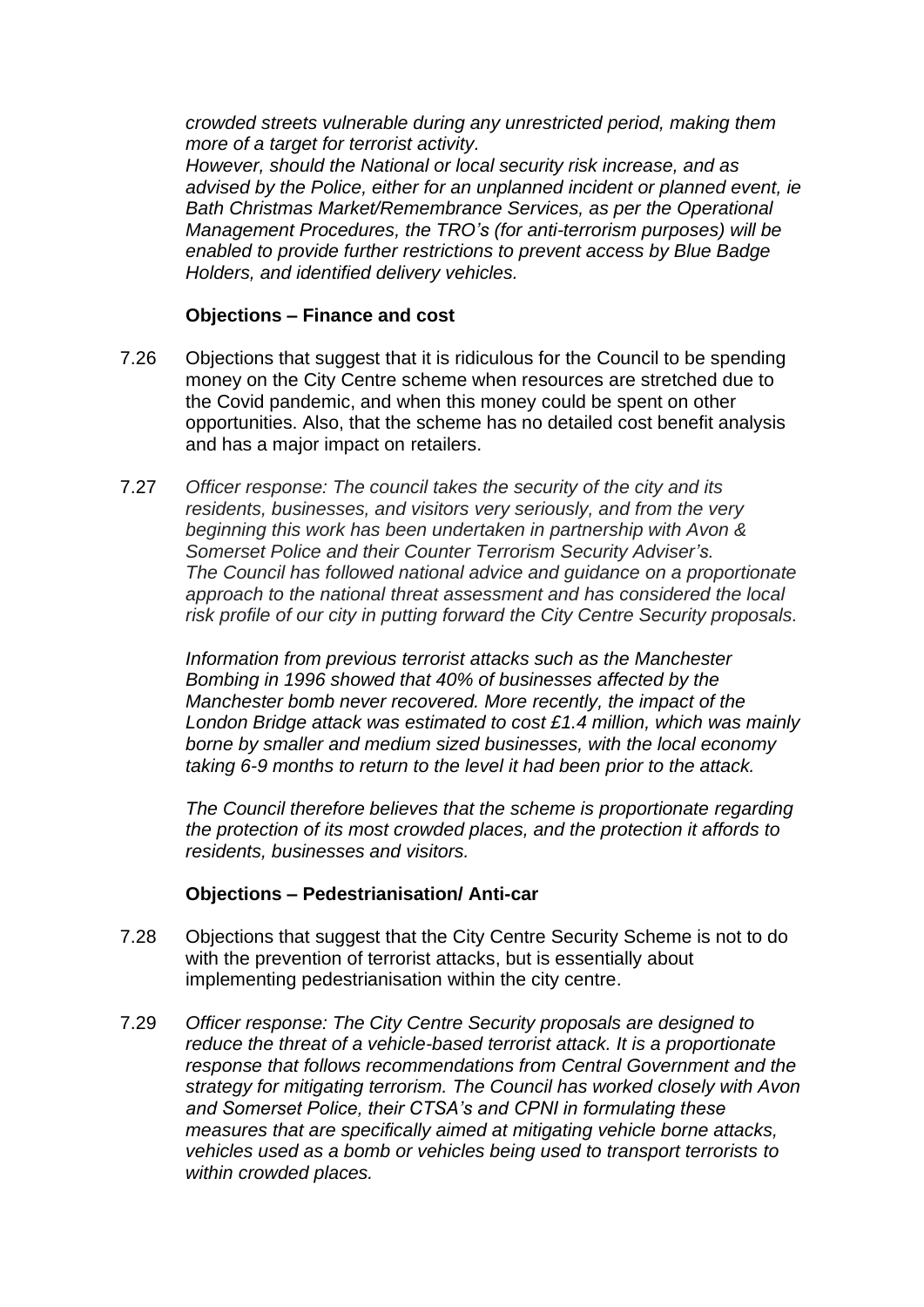*The very nature of the scheme is therefore based on the need to remove cars from the restricted streets that lie within the most crowded places within the City Centre. Cyclists will retain access.*

### **Objections – Access control**

- 7.30 Objections that suggest the scheme is overly bureaucratic and is unworkable, with concerns expressed over the impact on accessibility, especially for those people with physical and mental disabilities. Also a question as to whether Automatic Number Plate Recognition (ANPR) will be used to give access to vehicles that are exempt from the restrictions.
- 7.31 *Officer response: It is essential for security purposes that the Council maintains strict vehicular access control measures into the restricted streets during operational hours. However, the Council recognises the need for access controls and systems for exempt vehicles (such as those transporting Blue Badge Holders) to be as clear and straight-forward as possible.*

*Clear information regarding access will be provided by the Council on its website and by other means both prior to and following any implementation of the City Centre Security scheme. Signing on-street will also be clear.*

*ANPR will not be used for access purposes because of the possibility of forged number plates.*

## **Objections – Heritage**

- 7.32 Objections that raise concern over the unique character of Bath and its status as a World Heritage City, and that the visual effects of any implementations should be properly scrutinised and consulted with historical expertise.
- 7.33 *Officer response: The Council's Heritage officers have been and will continue to be included within discussions relating to the location, form and aesthetic impact of the City Centre Security scheme and its physical components, such as the bollards.*

## **Objections – Miscellaneous**

- 7.34 Miscellaneous objections as follows:
	- (i) That access should not be provided to Blue Badge Holders over the concern that the proposals should limit as many accesses as possible for security reasons, and that Blue Badges can be faked.
	- (ii) That there should not be access for post/ parcel deliveries due to indiscriminate parking by these vehicles.
	- (iii) Outside cafes not wanted.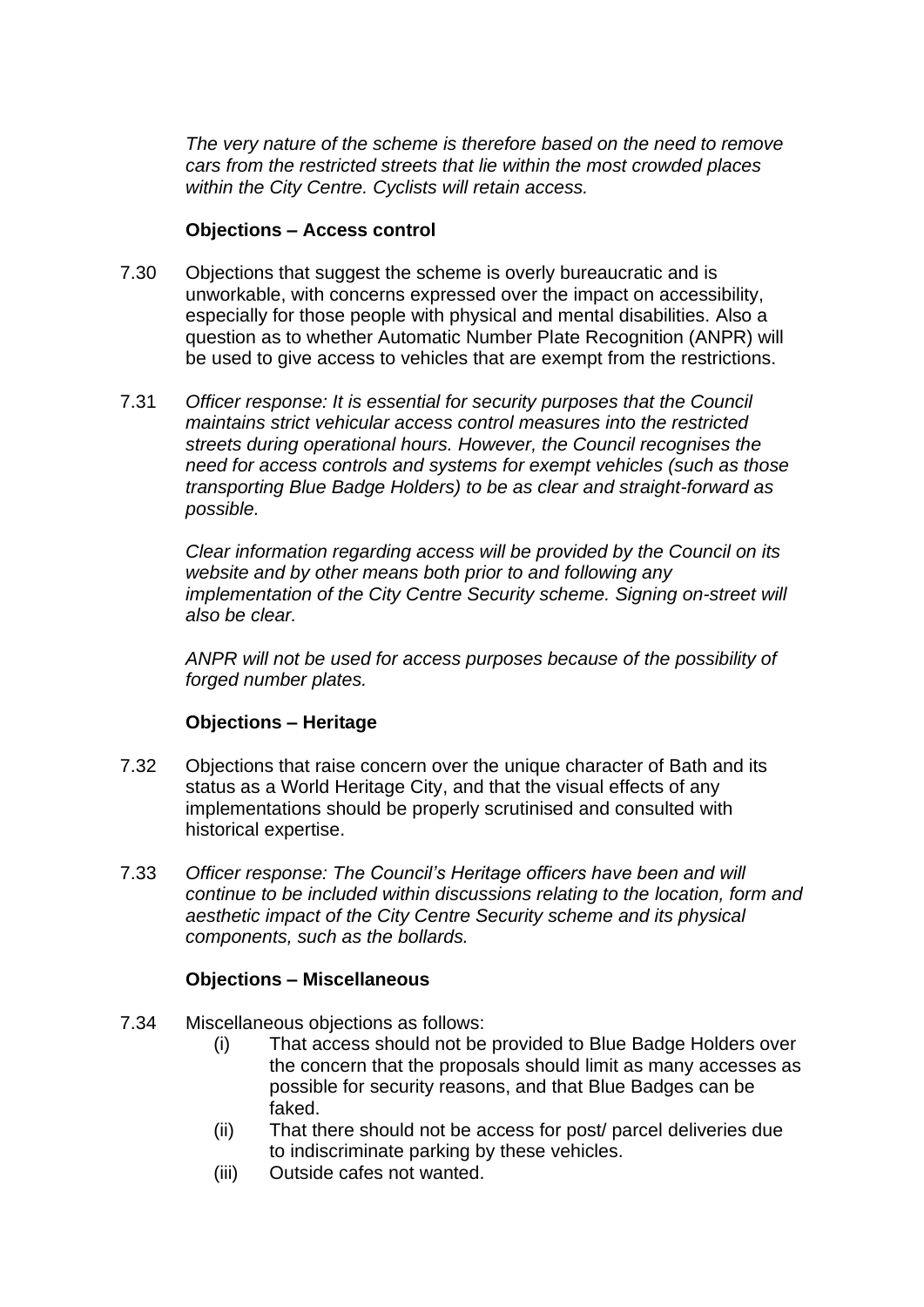- (iv) "Equally busy" areas such as High Street, Grand Parade, Orange Grove, Manvers/ Pierrepont Street and Dorchester Street remain unprotected.
- (v) Concern over whether blue badge holders can continue to park in New Bond Street.
- (vi) Concern over whether access to churches within the city centre has been considered including for weddings and funerals, communication provision on access to churches and resident's parking outside St Michael's Church.
- 7.35 *Officer responses as follows:*
	- *(i) An Accessibility Study carried out into the City Centre Security proposals recommended that access be provided for Blue Badge holders to the restricted streets during the proposed operational hours of 10.00am to 6.00pm. This is in accordance with the Council's Public Sector Equality Duty. Access controls and systems would look to reduce the possibility of fake Blue Badges being used.*
	- *(ii) Post and parcel deliveries undertaken by Royal Mail and ParcelForce respectively are done so under their obligation as universal service provider and therefore access cannot be restricted.*
	- *(iii) Pavement licenses for cafes, pubs and restaurants were introduced into the restricted streets during the period the streets were temporarily closed (to enable social distancing) in order to promote business.*

*The outside seating provided by the pavement licenses will also provide locations where the elderly or disabled can rest with something to eat or drink.*

- *(iv) The National Counter Terrorism Security Office (NaCTSO) security survey of Bath City Centre that was carried out in September 2016 identified the most crowded places in Bath as being around Bath Abbey and the Roman Baths. High Street, Grand Parade, Orange Grove, Manvers/ Pierrepont Street and Dorchester Street were not identified as crowded places as part of the NaCTSO security survey. However, other layered security measures such as working with the Police, the presence of CCTV and staff trained in security will still operate at these locations.*
- *(v) Yes. No restrictions have been changed in New Bond Street.*
- *(vi) The Abbey lies within the security zone, and arrangements have been made for funerals and weddings at the Abbey. The Council will work with the Abbey and affected churches regarding communication requirements, both in terms of Blue Badge holder parking within Cheap Street, Westgate Street and Upper Walls; additional Blue Badge holder bays in Orange Grove, and additional residents parking on Broad Street.*

## **Petition**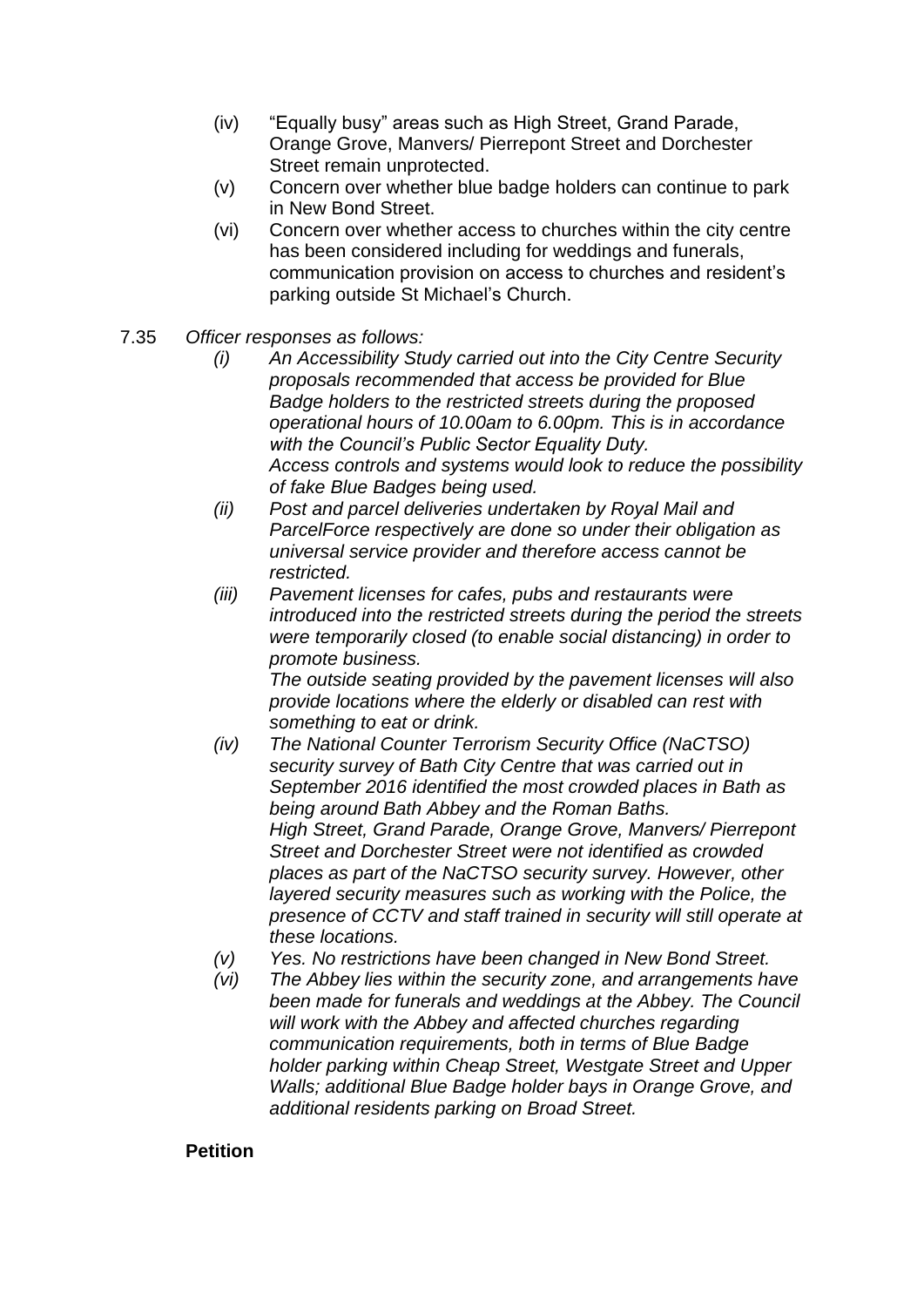- 7.36 On 25 October 2021 the Council received a petition with signatories from 113 people/ businesses. However, the format of the petition did not make clear the basis on which the signatories were making their objections, which then presented difficulties for the Council to respond adequately to the objections and assess the weight and impact of any objection.
- 7.37 The Council therefore determined that the petition, as it stood, could not be taken into account for the following reasons:
	- (i) It was not clear whether the objections related to the City Centre Security scheme or other city centre proposal being progressed by the Council (but not as yet advertised), such as the Milsom Street Bus Gate or the Kingsmead Square urban improvements, or to all proposals.
	- (ii) Whether those signatories who signed the petition on behalf of a business were appropriately authorised to do so, or whether their objections were made in a personal capacity.
	- (iii) The exact nature of the objections was not clear.
	- (iv) It was not clear whether any of the signatories had been provided access to or had seen the Council's formal consultation information relating to the City Centre Security scheme.
- 7.38 In order to give the signatories the ability to clarify their objections, the Council attempted to contact all signatories utilising the information provided on the petition, and provided them with the City Centre Security Traffic Regulation Order consultation documentation. The Council requested that:
	- (i) The objector clarify whether they wished to withdraw their objection, or
	- (ii) If the objector wished to object that the objector:
		- clarified the basis on which they wished to object

- clarified whether their objection was being made on behalf of an organisation for which they had authority to act, or whether the objection was being made in a personal capacity.

- 7.39 In order for the Council to be able to respond to any objection, the Council requested that a response be made to the Council no later than 5.00pm on Wednesday 10 November 2021. If no reply was received by this time, the Council stated that it would presume that the person did not wish their name and objection to be taken into account as part of the petition.
- 7.40 Using the details on the petition approximately 70 people were uncontactable after several attempts (the Council leaving messages or the wrong name or telephone number was supplied), 5 signatories were raising complaints relating to streets outside the City Centre Security scheme, and 15 confirmed they no longer wished to object.
- 7.41 One objector clarified their objection, and stated that they did not wish to withdraw it. This objection is included within Appendix F, and an officer response provided. Subsequent to all the work to contact the signatories, the originator of the petition was contacted with an update. In response to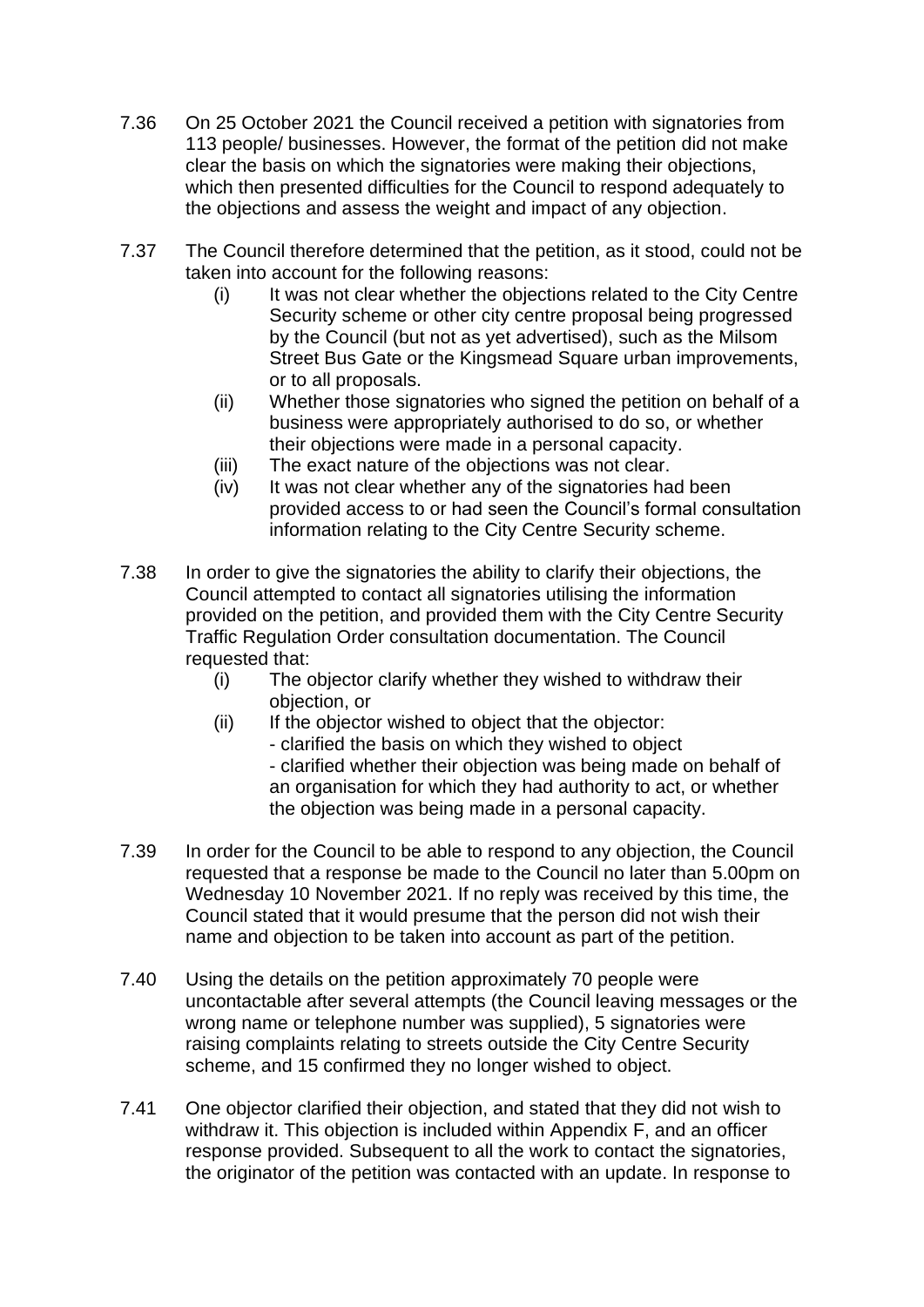this the originator of the petition stated that the petition "…. was not official, just showing the concern Traders have for their future, and making them aware of the forthcoming consultation".

#### **Objections withdrawn**

- 7.42 Following engagement with a respondent and further clarifying and presenting the business case for the bollard proposals in Cheap Street an objection to the proposals for Cheap Street and Upper Borough Walls was withdrawn.
- 7.43 Following engagement with a trader over concerns relating to access, it would be permitted for street traders with pitches south of Westgate Street to take their stalls down and exit the restricted streets from 5.00pm during the winter months from 1 October to 31 March when the days are shorter and trade may not be as constant (access via Lower Borough Walls). The restriction until 6.00pm would remain for the more busy summer months, 1 April to 30 September. Access would also be made available for medical or family emergencies, subject to vehicle data being provided, and also for instances of dangerous weather. The objection was withdrawn.
- 7.44 Following engagement with an organisation and further clarifying points relating to future development Traffic Regulation Order concerns, and about disabled access into Cheap Street, Westgate Street and Upper Borough Walls, an objection to the proposals was withdrawn.
- 7.45 Following engagement with a respondent and further clarifying access and delivery concerns, the objection was withdrawn on the basis that the proposals would be reviewed once implemented.
- 7.46 Following engagement with a trader over concerns relating to access, it would be permitted for street traders with pitches north of Westgate Street to take their stalls down and exit the restricted streets from 5.00pm during the winter months from 1 October to 31 March when the days are shorter and trade may not be as constant (access via Cheap Street). The restriction until 6.00pm would remain for the more busy summer months, 1 April to 30 September. Access would also be made available for medical or family emergencies, subject to vehicle data being provided, and also for instances of dangerous weather. The Council is considering further the use of the loading bay at the south end of Milsom Street (outside Russell and Bromley). The objection was withdrawn.
- 7.47 Following engagement with a respondent and further clarifying access concerns, the respondent noted that his working arrangements could be restricted to working after 6.00pm delay, although not happy with such a restriction. However, the correspondent confirmed that the objection was withdrawn.
- 7.48 Following engagement with a charity regarding access arrangements and deliveries into Hot Bath Street, secure access mechanisms were agreed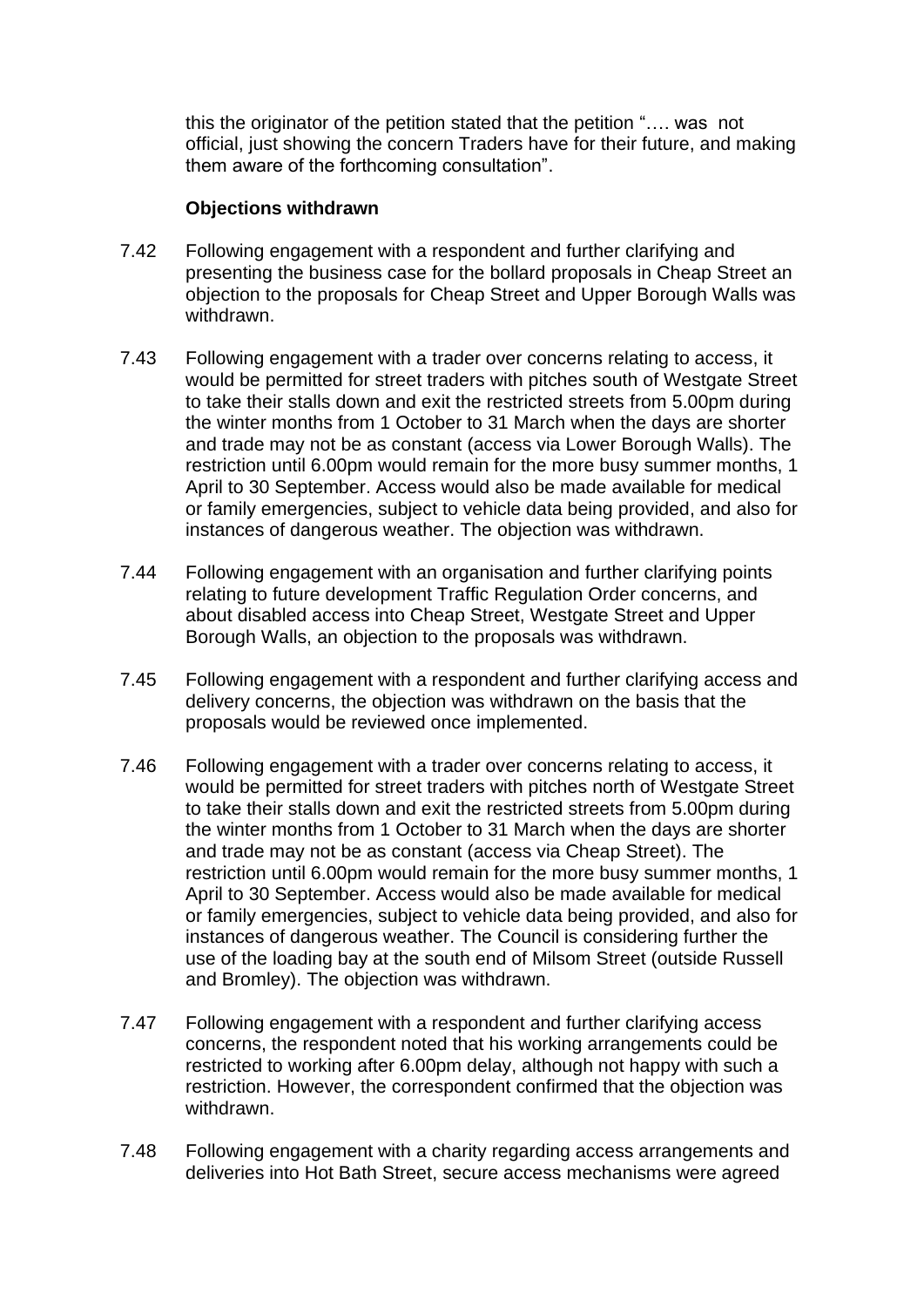with regard to access during restricted hours. The Council also committed to working with the charity over deliveries, and making best efforts with delivery companies to provide an acceptable solution to small deliveries. The charity confirmed that the objection was withdrawn.

## **Focus Groups/ ongoing engagement with representatives of disabled groups**

- 7.49 As part of ongoing engagement relating to the City Centre Security scheme, and in accordance with the Accessibility Study, two focus groups were held on 15<sup>th</sup> and 17<sup>th</sup> November 2021. Attendees included disabled people – some of whom are Blue Badge Holders, local residents and representatives of local organisations.
- 7.50 Focus Group 1 looked at transitional arrangements for managed access into the restricted streets as from 1 January 2022, subject to the TRO's being made. Participants were invited to give their feedback on plans that would be put in place to create an access system that would be as easy to use as possible for Blue Badge Holders (and those transporting Blue Badge Holders) into the restricted streets from January 2022. Discussion also included how the Council will communicate the new access arrangements to residents and visitors.
- 7.51 The Council committed to further progress work on the transitional access control system, and to keep the Focus Group updated.
- 7.52 Focus Group 2 looked at physical measures to improve access within the restricted streets and on adjoining streets. Participants were invited to give their feedback on mitigation measures proposed to improve accessibility within the City Centre that were highlighted as part of the 2015 Access Audit (for example, additional dropped kerbs or seating, additional parking). Information on access control for deliveries was also discussed.
- 7.53 The following was noted at Focus Group 2:
	- (i) That Blue Badge Holders would not be in competition for parking places on double yellow lines (No Waiting At Any time) in Cheap Street, Westgate Street and Upper Borough Walls during the restricted hours, as deliveries were not permitted.
	- (ii) That consideration would be given to replacing the existing loading bays on Saw Close with disabled bays between 10.00am and 6.00pm, with "Loading Only" between 6.00pm and 10.00am.
	- (iii) That consideration would be given to increasing the permitted parking hours above the standard 3 hours at Saw Close to give sufficient time for a disabled person to attend the Theatre (matinee) and also go for a meal.
	- (iv) If the Saw Close disabled parking was provided, this would increase the potential Blue Badge Holder parking on Cheap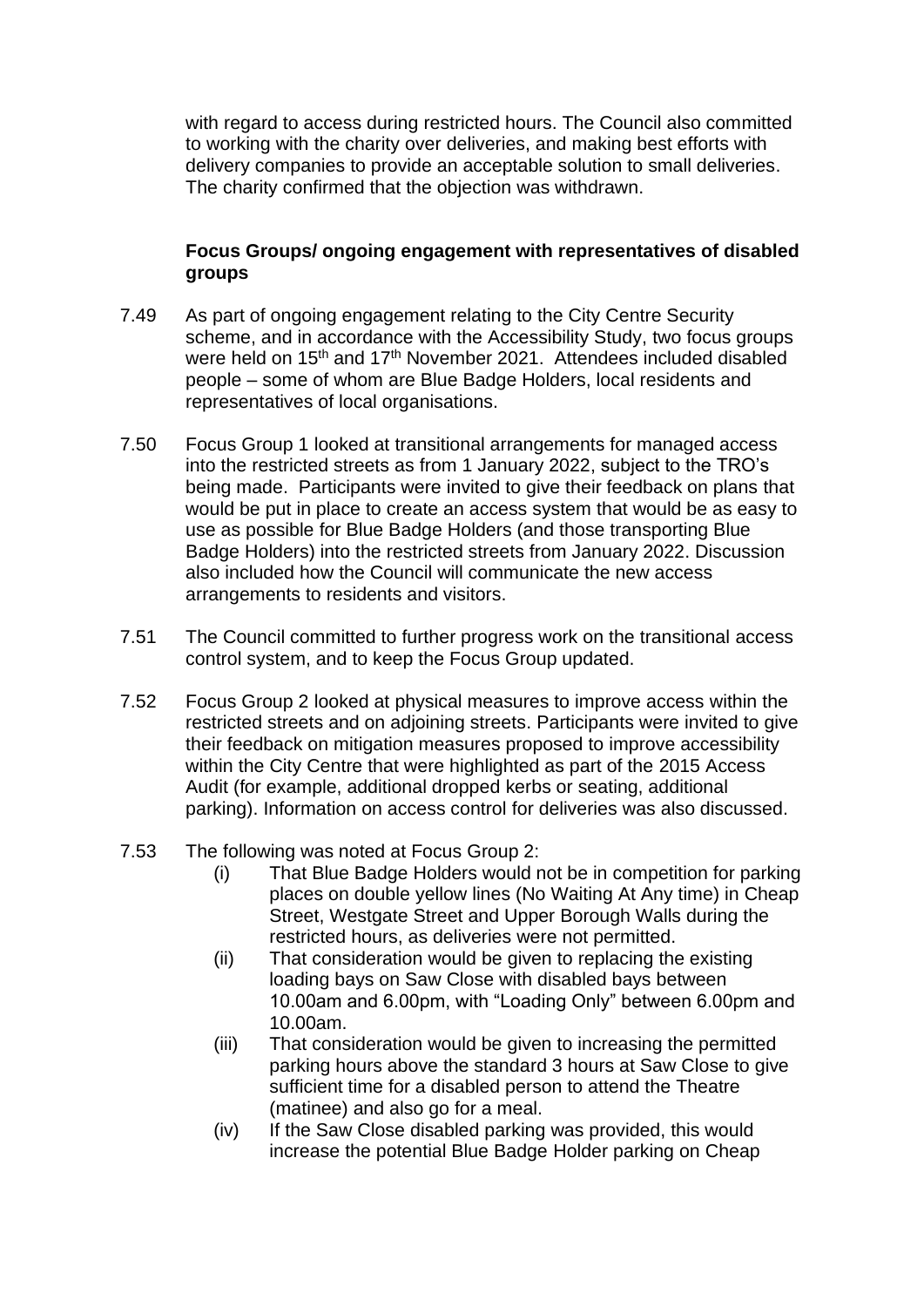Street, Westgate Street and Upper Borough Walls above that available pre-Covid.

7.54 It was agreed that three people from Focus Group 2 would carry out a visit with the City Centre Security team and councillors to see the mitigation proposals on Friday 3 December 2021.

## **Public Inquiry, York Street**

- 7.55 A respondent made an objection on the grounds that they would be precluded from loading/unloading for their business due to the effect of the York Street Traffic Regulation Orders.
- 7.56 The Local Authorities Traffic Orders (Procedures) (England and Wales) Regulations 1996 state in relation to public inquires at Paragraph 9 that a Public Inquiry should be called if the effect of the Order is to prohibit the loading or unloading of vehicles or vehicles of any class in a road on any day of the week:

(i)at all times;

(ii)before 07.00 hours;

(iii)between 10.00 and 16.00 hours; or

(iv) after 19.00 hours

7.57 Despite Officers working with the respondent to find a resolution, this has not been possible and therefore a Public inquiry will now be necessary for the Traffic Regulation Order for anti-terrorism purposes between 1000 and1800 hours on York Street and the Traffic Regulation Order for safety reasons between 1800 and 2200 hours on York Street (these forming one order).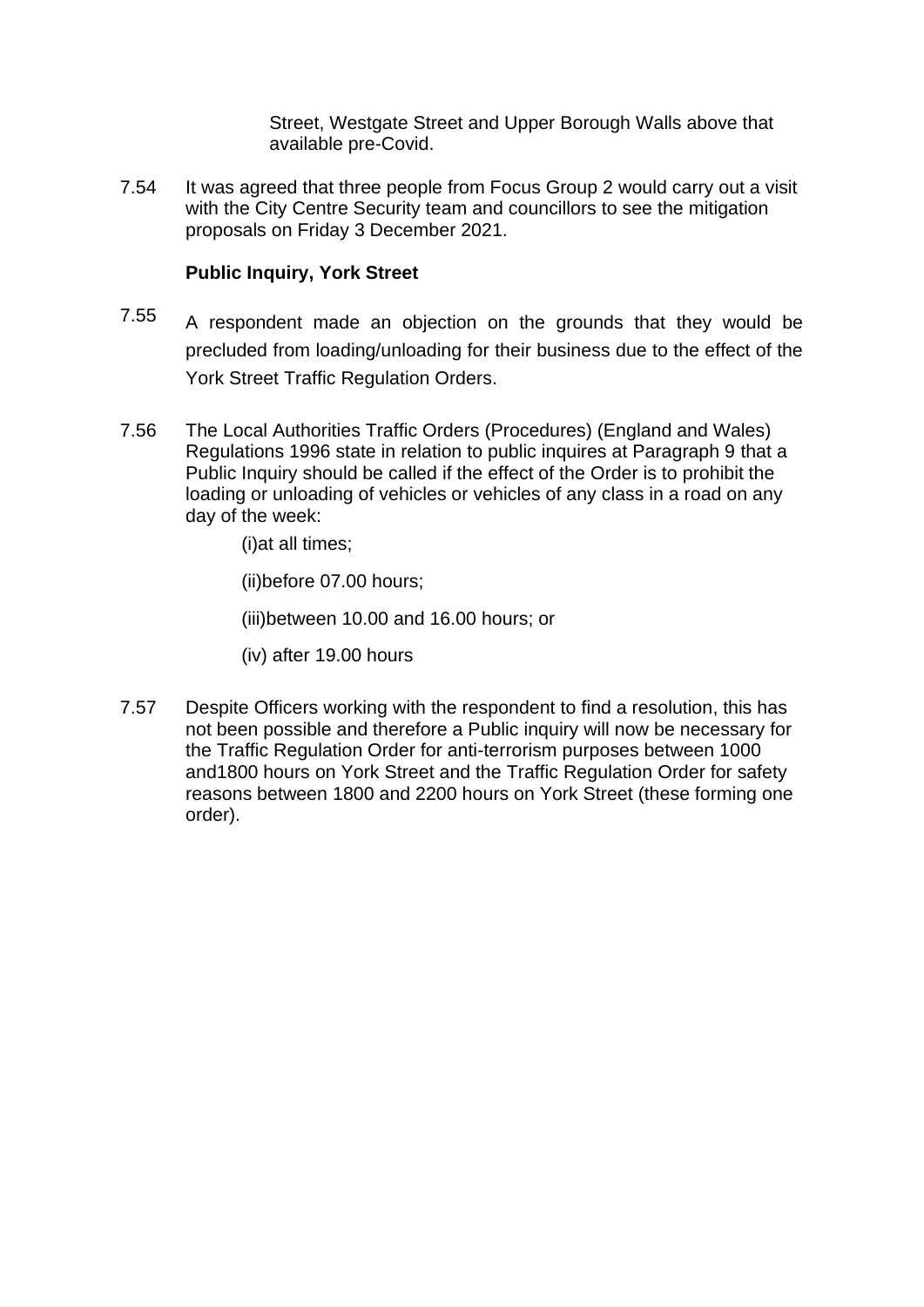## **8. Recommendations**

- 8.1 It is recommended that the objections/ comments to the following Traffic Regulation Orders are not acceded to and the Order's as advertised be sealed:
	- (i) Bath City Centre (Cheap Street, Westgate Street, Saw Close, Parsonage Lane and Upper Borough Walls) – Prevention of Vehicles from Restricted Streets between 1000 hours and 1800 hours, with access for Blue Badge holders. Officer Decision Report included as Appendix A.
	- (ii) Bath City Centre (Lower Borough Walls, Stall Street, Abbeygate Street, Abbey Green, Swallow Street (south), Bath Street, Hot Bath Street and Beau Street) - Prevention of Vehicles from Restricted Streets between 1000 hours and 1800 hours. Officer Decision Report included as Appendix B.
	- (iii) Bath City Centre Security (Waiting Restrictions) Modifications to Waiting Restrictions for York Street, Cheap Street, Westgate Street, Upper Borough Walls, Westgate Buildings, Terrace Walk, Orange Grove, Henry Street, Broad Street. Officer Decision Report included as Appendix D.
- 8.2 Further to the outstanding objection relating to loading and unloading on York Street (and the adjacent Terrace Walk), it is recommended that the objection be acceded to in full and the following Traffic Regulation Orders be referred to a public inquiry:
	- (i) Bath City Centre Security (York Street) Prevention of Vehicles from Restricted Streets between 1000 hours and 1800 hours. Officer Decision Report included as Appendix C.
	- (ii) Bath City Centre Security (York Street) Prevention of Vehicles from Restricted Streets between 1800 hours and 2200 hours. Officer Decision Report included as Appendix E.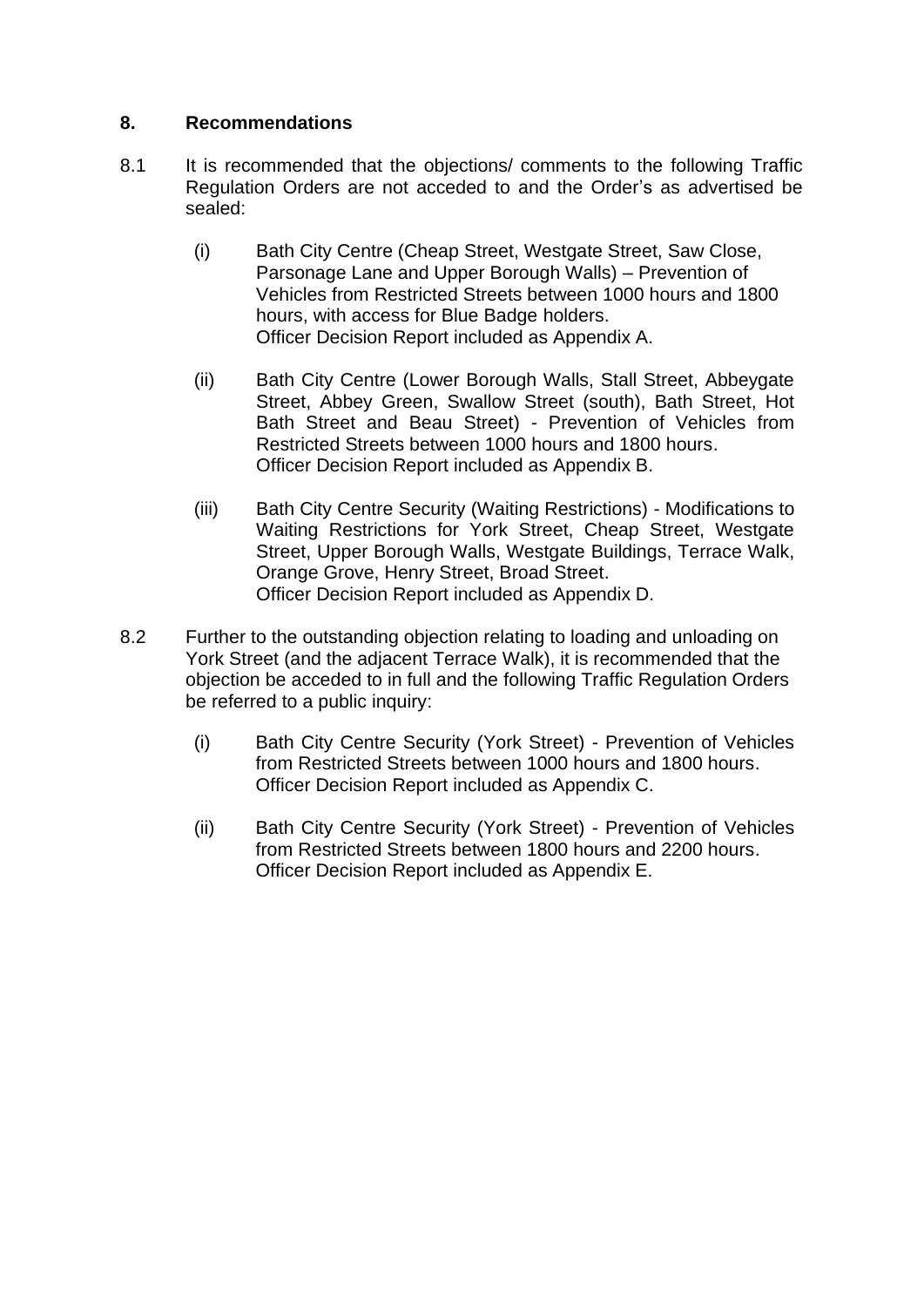#### **Lettered Appendices**

- A Bath City Centre (Cheap Street, Westgate Street, Saw Close, Parsonage Lane and Upper Borough Walls) – Prevention of Vehicles from Restricted Streets between 1000 hours and 1800 hours, with access for Blue Badge holders. Officer Decision Report.
- B Bath City Centre (Lower Borough Walls, Stall Street, Abbeygate Street, Abbey Green, Swallow Street (south), Bath Street, Hot Bath Street and Beau Street) - Prevention of Vehicles from Restricted Streets between 1000 hours and 1800 hours. Officer Decision Report.
- C Bath City Centre Security (York Street) Prevention of Vehicles from Restricted Streets between 1000 hours and 1800 hours. Officer Decision Report
- D Bath City Centre Security (Waiting Restrictions) Modifications to Waiting Restrictions for York Street, Cheap Street, Westgate Street, Upper Borough Walls, Westgate Buildings, Terrace Walk, Orange Grove, Henry Street, Broad Street. Officer Decision Report
- E Bath City Centre Security (York Street) Prevention of Vehicles from Restricted Streets between 1800 hours and 2200 hours. Officer Decision Report
- F Summary of Objections and Officer Responses